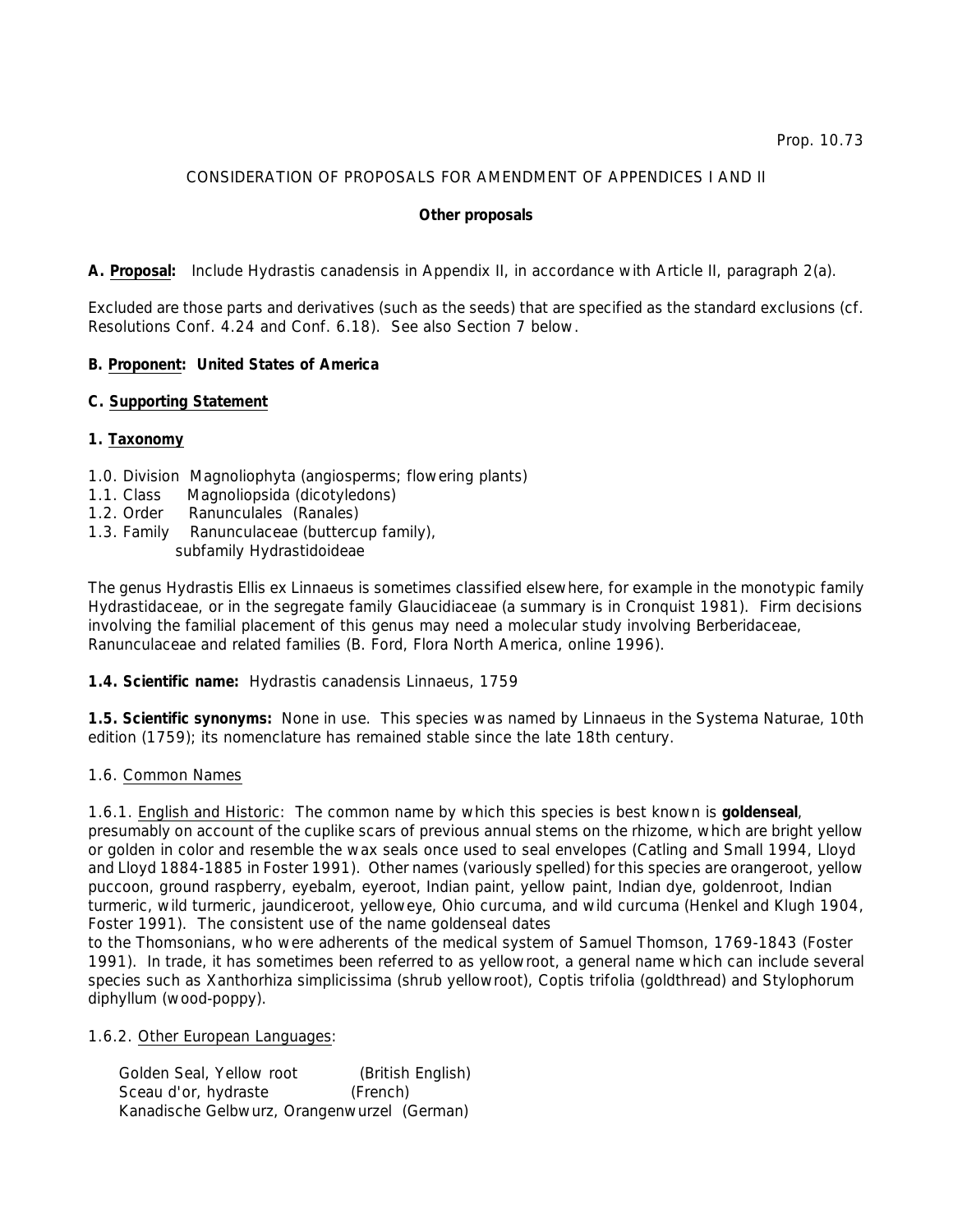Idraste, Sigillo aureo (Italian) Hydrastis Kanadsky (Russian) Sello dorado (Spanish)

1.6.3. Pharmaceutical Names:

 H (canadensis) Rhizoma Hydrastis (canadensis) Herba Hydrastis canadensis Goldsiegelwurzel (German)

## **2. Biological Parameters**

#### 2.0. Description

*Hydrastis canadensis* (also referred to as "goldenseal" hereafter) is a perennial herb which measures 20 cm to 50 cm high and has a horizontal, irregularly knotted, brownish (internally bright yellow) underground structure of rhizomes (ca. 6-19 mm or  $\frac{1}{4} - \frac{3}{4}$  inch thick) attached to slender roots and marked with scars of flower stems from previous years. This small, delicate, inconspicuous plant produces only 1 to 2 palmate, 5-9—lobed leaves on a single erect, hairy stem.

The single greenish white flower emerges from the center fully formed as the leaves unfold, at a height the same as or lower than the leaves. The flower is conspicuous only by its numerous white stamens. Flowering time is in early spring and the flower persists for a short duration, typically lasting only a few days. By mid-summer to early fall, a round (ca. 1.7 cm across) fleshy fruit appears which consists of a crimson berry aggregate, suggesting the occasionally used common name "ground raspberry". The fruit however is inedible to humans. Seeds are 2.5 mm in size and a shiny deep black or brown. Soon after the berries mature, plant senescence begins for the winter months. Senescence timing appears to be highly dependent upon soil moisture content (Kauffman 1996). Natural reproduction is through both seed and rhizome division.

The thickened knotty rhizome (usually 4-7 cm long and 0.5-2 cm wide) provides vegetative spread of the species. The rhizome is dull brown on the exterior, with a bright yellow pigmented interior. A new bud is produced on the rhizome in late summer or early autumn. This bud will produce a stem during the next growing season. Alkaloid content in the underground structures is highest when dug in the fall. Root growth occurs after the fruit matures, as does the development of new individuals from the rhizomes (Eichenberger and Parker 1976). The yellow-pigmented, strong-smelling rhizome is the source of important medicinal alkaloids and is the part generally marketed for medicinal purposes, although leaves are also sometimes used.

# 2.1. Distribution (maps in Annex 1)

*Hydrastis canadensis* is native to the nutrient-rich mesic hardwood forests of North America. It is an associate of a complex herbaceous flora including other species of medicinal importance, most notably ginseng (*Panax quinquefolius*) and bloodroot (*Sanguinaria canadensis*). Little information is available on the life history and population biology of this species within its native habitat.

Occurrence is infrequent though its broad historical range encompasses the following 25-27 U.S. states (see Table 1 and Annex 1): Alabama, Arkansas, Connecticut, Delaware, Georgia, Illinois, Indiana, Iowa, (Kansas), Kentucky, Maryland, Massachusetts, Michigan, Minnesota, Mississippi, Missouri, New Jersey, New York, North Carolina, Ohio, (Oklahoma), Pennsylvania, Tennessee, Vermont, Virginia, West Virginia and Wisconsin. The species also occurs in the Province of Ontario, Canada. The core of the present range consists of eastern Kentucky, Ohio, Indiana and Illinois. Any statement about number of occurrences is speculative since no state has precise comprehensive figures on the number of populations. None of the states currently monitor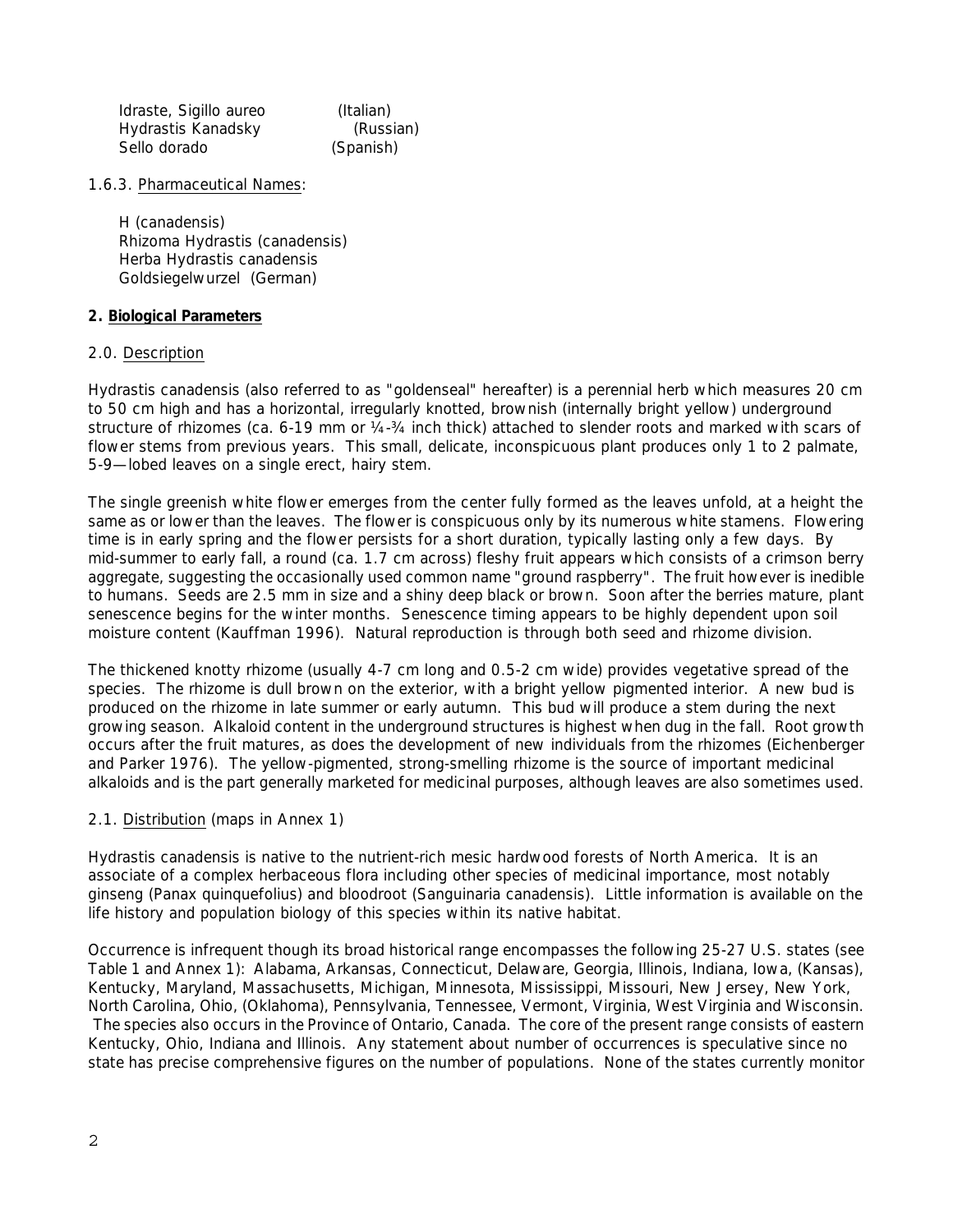this species. Goldenseal is presently cultivated to a limited extent within its historical range as well as in Oregon and Washington. (Kauffman 1996).

#### 2.2. Habitat Availability

This species favors moist rich woodland habitats in hilly, canopied areas. Individuals may be found in distinct clumps, constituting a single population, and are usually aggregated with greatest concentration in the interior area of the undisturbed woods rather than along the edges (Eichenberger and Parker 1976). However, the availability of suitable habitats for this species has been declining due to loss of undisturbed woodlands by expansion of agricultural land, timber production, road intrusion, urbanization, disruptive wild-collecting of plants, as well as foot trampling and other recreational uses of public lands. As early as the 1800s, there were reports that habitat destruction was severely impacting wild populations (Lloyd and Lloyd 1884-1885, in Foster 1991).

West Virginia is the only state that in response to this potential proposal has reported an increase in woodlands and climax forests and presumes an improvement, rather than degradation, of goldenseal habitat. In 1910, only 35-40% forested land was left in this mountainous region; today the percentage has increased to 80% woodland.

#### 2.3. Population Status

Native Americans sustainably harvested goldenseal for medicinal purposes over centuries. However, with Euro-American timber harvesting, settlement, and development of substantial medicinal plant trading in the 1800s, habitat destruction and collection for sale began to severely impact wild populations. These forest ecosystems have been changed, and *Hydrastis canadensis* as a wild-functioning species, in particular, now exists only as remnant populations.

The decline to rarity of this species has been reiterated by numerous authors including Millspaugh 1887, Henkel and Klugh 1904, Lloyd and Lloyd 1908, Grieve 1931, Deam 1940, Fernald 1950, Hill 1952, Gleason 1968, Schery 1972, Wofford 1989, Catling and Small 1994, Elliott 1995 and Foster 1991, 1995.

In the United States, goldenseal is native in ca. 27 states (see Table 1 below) (*cf*. Kartesz 1996). In 17 of them it is considered critically imperiled, imperiled, or uncommon; 4 other states report some rarity (TNC 1995), and no state considered goldenseal as common. The species is rare along the edges of its range (*e*.*g*. in Connecticut and Delaware) due to the absence of suitable habitats (*cf*. Crow 1982). In North Carolina for example it is listed as an endangered species and harvest from the wild is prohibited (Davis 1995).

Goldenseal is designated as threatened within Canada by COSEWIC (Committee on the Status of Endangered Wildlife). A designation of threatened was confirmed by the Committee on the Status of Species at Risk in Ontario (COSSORO) in 1995 (Dauphiné 1996, pers. comm.), the only Canadian Province in which it is native. In 1995 there were about eight recently verified sites, and five historic sites where the species had been extirpated.

Goldenseal is particularly susceptible to "non-destructive intrusion" and has been assigned a fragile ranking by the Network of Natural Heritage Programs because the rich, mesic soils in which it occurs are easily subject to alteration by soil compaction (The Nature Conservancy 1996).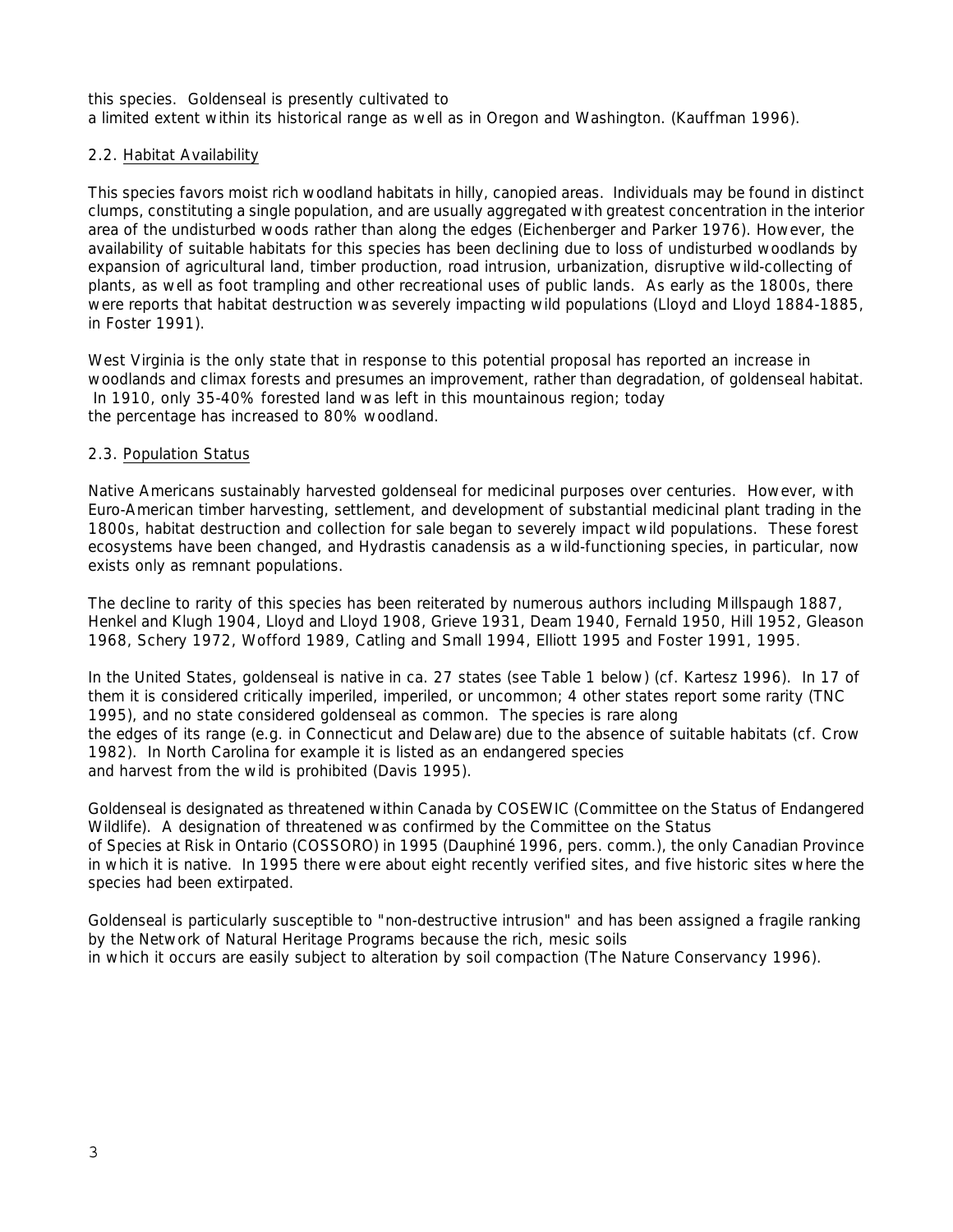| State/Province                        | <b>Status</b>                    |
|---------------------------------------|----------------------------------|
| Alabama                               | Imperiled                        |
| Arkansas                              | Reported, No rank                |
| Connecticut                           | Critically Imperiled             |
| Delaware                              | Uncommon                         |
| Georgia                               | Imperiled                        |
| Illinois                              | Some Rarity                      |
| Indiana                               | Uncommon                         |
| lowa                                  | Uncommon                         |
| Kansas                                | Reported                         |
| Kentucky                              | Some Rarity                      |
| Louisiana (* Likely not native)       | Reported, No further information |
| Maryland                              | Critically Imperiled             |
| Massachusetts                         | Critically Imperiled             |
| Michigan                              | Imperiled                        |
| Minnesota                             | Imperiled                        |
| Mississippi                           | Critically Imperiled             |
| Missouri                              | Relatively Common                |
| Nebraska (* Likely not native)        | Reported, No rank                |
| New Jersey                            | Historical reports               |
| New York                              | Imperiled to Uncommon            |
| North Carolina                        | Imperiled                        |
| Ohio                                  | Reported                         |
| Oklahoma                              | Uncertain                        |
| Pennsylvania                          | Some Rarity                      |
| Rhode Island (* Evidently not native) | Not reported                     |
| Tennessee                             | Uncommon                         |
| Vermont                               | Critically Imperiled             |
| Virginia                              | Uncommon                         |
| West Virginia                         | Some Rarity                      |
| Wisconsin                             | Uncommon - Some Rarity           |
| Canada: Ontario                       | Imperiled                        |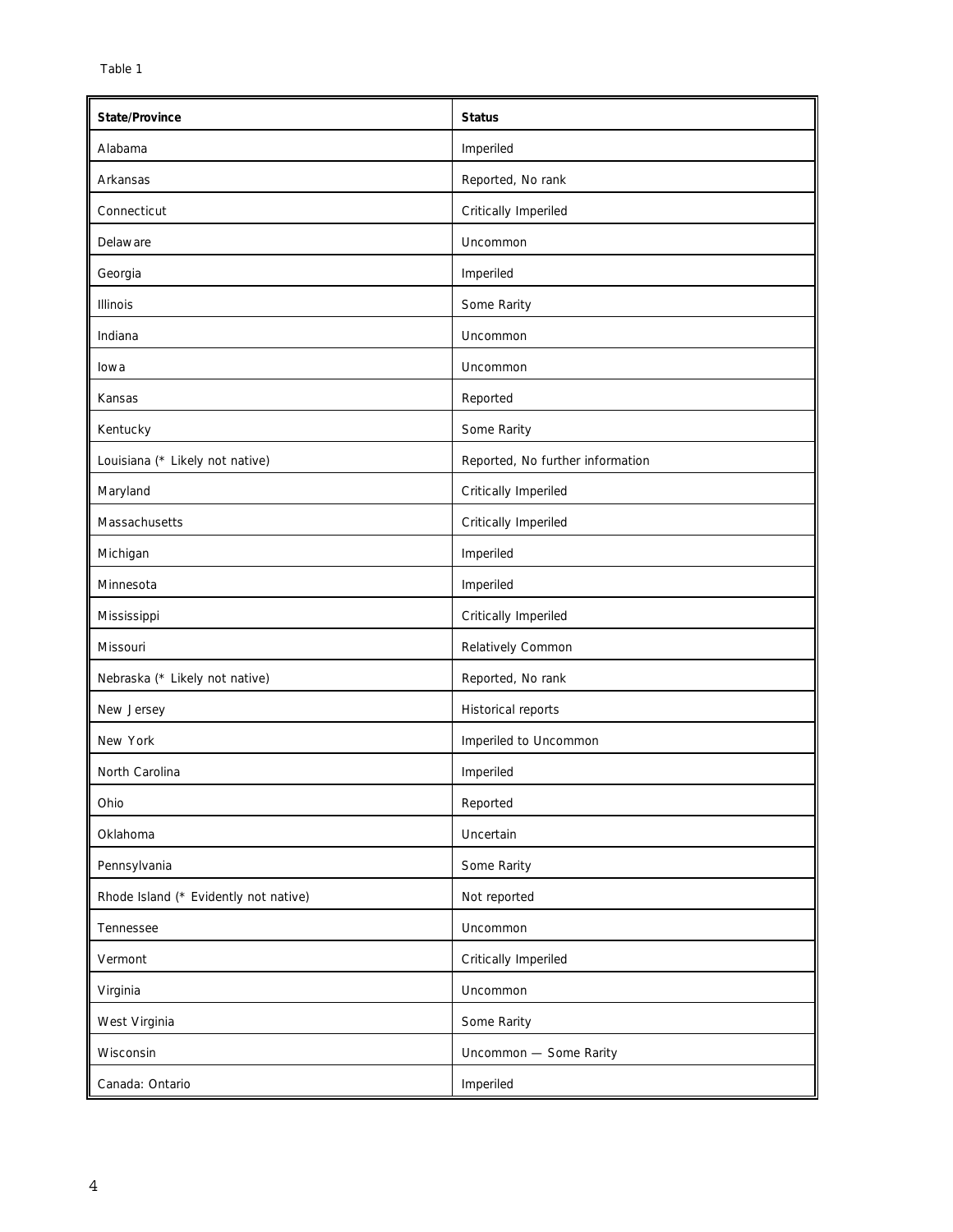Key (TNC 1995, U.S. FWS 1996):

**Critically Imperiled**: 5 or fewer occurrences,

 fewer than 1,000 individuals  **Imperiled**: 6-20 occurrences, fewer than 3,000 individuals  **Uncommon**: 21-100 occurrences, fewer than 10,000 individuals  **Some Rarity**: 100 occurrences or more

#### 2.4. Population Trends

In the latter 1800s goldenseal suffered dramatic decreases in abundance due to over-harvesting for the commercial trade. Once abundant populations were decimated, and the distribution of this widespread species was reduced to isolated, scattered patches (*e*.*g*. Lloyd and Lloyd 1884-1885, in Foster 1991; Henkel and Klugh 1904). The species has been assigned the most threatened ranking in the Nature Conservancy's database (TNC 1996), where it is classified as "very threatened rangewide."

Because of an escalation of demand for the plant in the commercial and international medicinal plant markets, goldenseal ranks next only to American ginseng (*Panax quinquefolius* Linnaeus) as a native species of value on the medicinal plant market. As a whole this market has experienced in excess of a 30% growth rate in the last 2 years alone, and the demand for this species also in excess of 30%. Goldenseal from wild populations is generally considered preferable, and most products which advertise goldenseal content are explicit about it being wildcrafted as a sales incentive (*e*.*g*. tinctures are often labelled "wild American goldenseal" or "harvested from the wild in the Appalachian Mountains") (Bannerman 1997).

Since cultivation takes a minimum of 3 years, even with root propagation, harvesting from the wild has not only brought higher prices (in many instances), but also represents a quick financial return. The result of over-collection, coupled with the various habitat degradations cited above, have accelerated population decline.

In the Southern Appalachian Mountains, only one population is reported for the entire large Great Smoky Mountains National Park. According to a NP biologist, "Several years ago we noticed a leaf blight and had it identified by the University of Tennessee Agricultural Extension Service as *Streptobotrys streptothrix*. I would say our population is just "hanging on due to this fungus" (Rock 1996, pers. comm.). A controlled winter burn is being instigated in an experimental attempt to destroy the pathogen before the new stems emerge in the spring.

Goldenseal occurs on U.S. National Forest System public lands where it suffers from habitat problems and is heavily collected. The U.S. Forest Service has stated (20/11/96) that "Current conditions suggest [it] cannot be traded in perpetuity unless conservation of the species improves." *Hydrastis canadensis* is found in the Southern and Eastern Regions (8 and 9) of the U.S. Forest Service. According to its Wildlife, Fish and Rare Plants Staff, "Entire populations are known to disappear once they are discovered due to collection pressure. The literature indicates that the plant is becoming increasingly harder to find in areas where it once flourished." It is already on a U.S. Forest Service sensitive species list.

A well-known naturopathic physician, researcher, and gatherer of his own medicinal plant materials, pointed out: "The condition of Golden Seal is DISASTROUS these days. Most of what is on the market is being illegally poached from the grimly diminished wild populations, since the floods and heavy precipitation of the last couple of years have ruined a large part of the Golden Seal that was in cultivation. ... EVERY ... STAND of Golden Seal that I coppiced for years in the Missouri and Arkansas Ozarks (I use primarily the secondary leaf ...) has been wiped out in the last four years. Three years ago I found perhaps a dozen plants that still survived in SEVEN localities in SIX counties in TWO states. There had been thousands the year before." (Moore 1996).

Another seasoned herbologist recently wrote, "I found not a single plant of wild goldenseal last summer, despite rambling and foraging at least 400 miles last summer on foot through some of the most remote mountainous areas of the Northeastern US. I found a few ginseng plants, quite a few wild orchids, but not ONE specimen of goldenseal."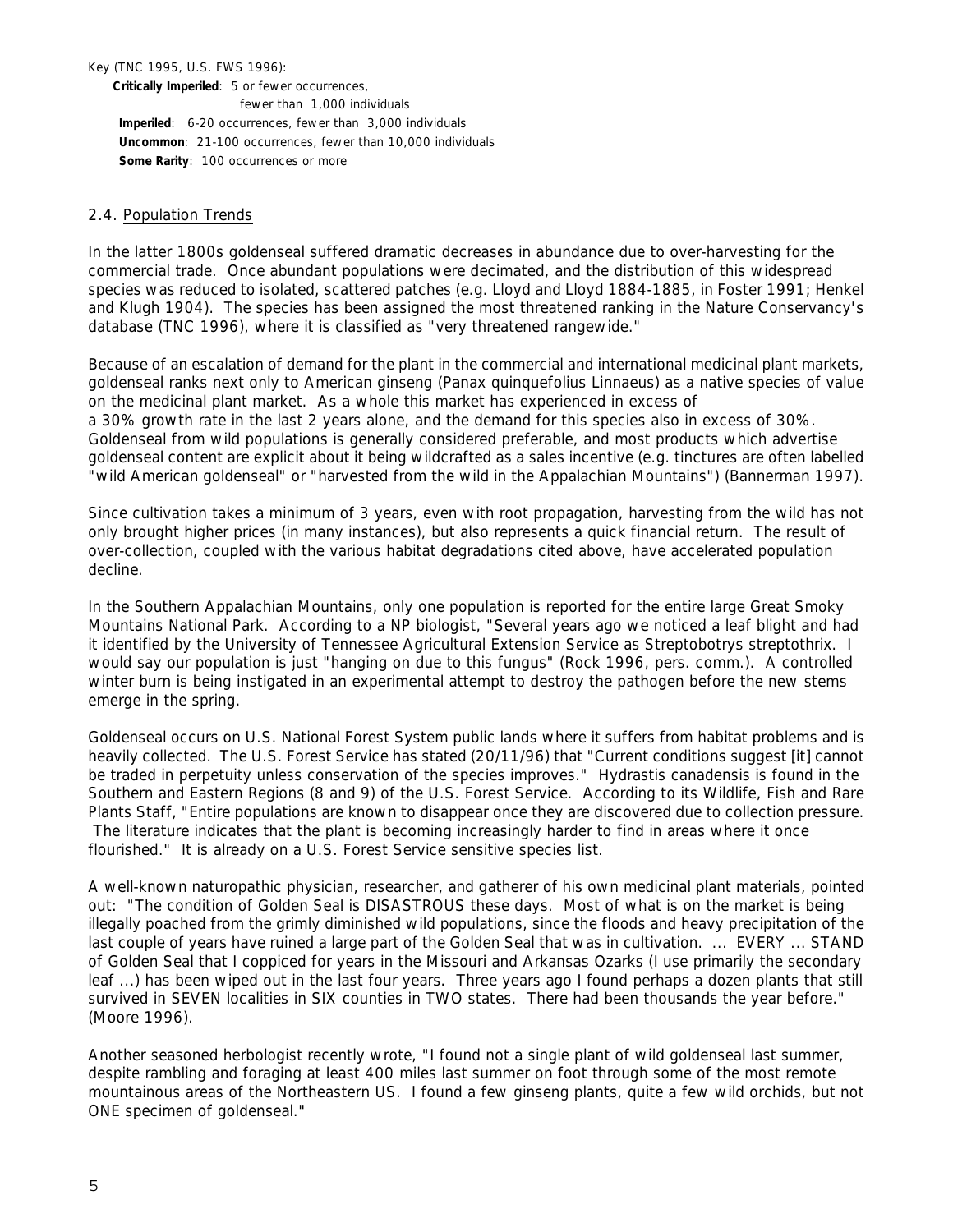# 2.5. Geographic Trends

The species has a wide native distribution, although it is considered uncommon and continuing to diminish nearly throughout its range. Its restricted natural distribution was "only ever abundant in a limited area in the central part of its range in the states of Indiana, Kentucky, Ohio, and West Virginia" (Catling and Small 1994).

From a few scattered, remnant populations along the eastern slopes of the Appalachian mountain range, the geographic distribution improves westward to its core in eastern Kentucky, Ohio, Indiana and Illinois. However, none of these states currently monitor this species. For example, in Kentucky where goldenseal may still be present within a large number of counties, the current quantity and quality of these populations is unknown (D. White, Kentucky Heritage Commission, pers. comm.). Field researchers in Kentucky observe a population decline in recent times due both to habitat modification and rootstock over-collection (Kauffman 1996).

Goldenseal has been located within nine counties in North Carolina although most populations are quite small (J. Amoroso, North Carolina Natural Heritage Program). The state has classified *Hydrastis* as endangered, thereby prohibiting the collection and sale (except from cultivated sources with permit). But as enforcement capabilities are limited from lack of funds and personnel, people may continue to collect from the wild and the populations continue to decrease (Bannerman 1997).

Throughout its range, different geographic populations may hold genotypes which have variances in blight and drought resistance, alkaloid content, *etc*. Therefore, the geographic distribution of the populations is of critical importance. Given the broad range of the species, it may become helpful to split analysis of geographic trends into three distinct areas: (1) the southeast, (2) the central Midwest heartland, and (3) the northern periphery.

# 2.6. Role of the Species in its Ecosystems

*Hydrastis canadensis* is a woodland herbaceous perennial (*cf*. Eichenberger and Parker 1976). Although a small relatively slight plant above ground, its spreading underground rhizomatous structure, along with the high content of antimicrobial alkaloids contained therein, may suggest a symbiotic role with other species, as well as soil health, within its ecosystems.

Diverse animal species may utilize the berries and rhizomes to nutritional and therapeutic ends; however, further research is needed to determine the extent, significance, and interactivity of goldenseal in this regard. For example, various avian species may have a role in seed germination and distribution as they utilize the berries. The appearance of new goldenseal clusters and the rapid disappearance of ripe fruit suggest that animals are the primary dispersal agents. The fruit of goldenseal

turns bright red and sits atop the plant, pointing to its attractiveness to birds (Eichenberger and Parker 1976).

Seeds are harvested by ants and carried back to be stored in the cool earth, where the ants feed on the fat body of the seed and then expel the seed core. There is an implied correlation between this process and seed germination (Clebsch 1996). Further insect-focused ecological studies are warranted, especially since the role of insects in other processes such as pollination, and conversely, the role of the plant species in the vigor and life cycles of insect populations, have yet to be delineated.

Insect and mammal predation also require further investigation. Herbivory by slugs has been cited for a population with only three vegetative plants. It is not known whether insects select for smaller and weaker populations or are a mechanism for the reduction. Groundhog digging which resulted in a site with only two immature plants growing amidst uprooted plants has also been observed (P. Somers, state botanist for Massachusetts).

# 2.7. Threats

The wild populations of this species have decreased from its historical known population levels, and it is being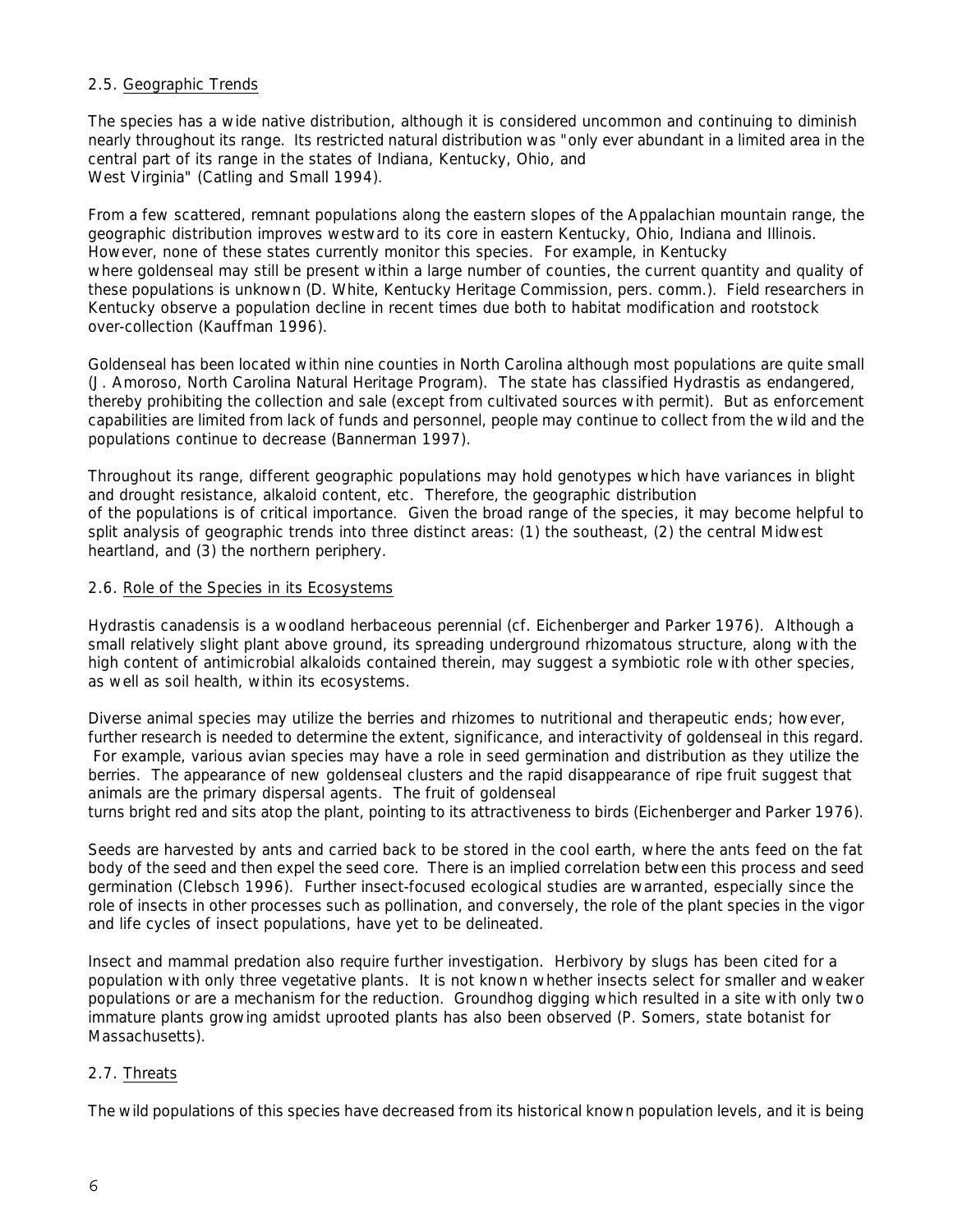severely diminished across its range by factors such as timber production, expansion of agricultural land, road intrusion, urban development, animal disturbance (groundhog digging and slug herbivory have been cited — MacCallum, Massachusetts, *in litt*. 1996), and forest degradation due to environmental factors including blight, air pollution, and foot/vehicular traffic in more remote areas open for recreation.

The species has been assigned the most threatened ranking in The Nature Conservancy's database (TNC 1996), where it is classified as "very threatened rangewide; species directly exploited or threatened by natural or man made forces."

The humus-rich, leaf-littered soils where goldenseal occurs are easily compacted and therefore fragile, subject to many kinds of disturbance. In addition, plant poachers seeking ginseng,

as well as goldenseal, sometimes destroy or seriously disrupt swaths of habitat in hasty and ill-considered attempts to illegally harvest root and rhizomatous material. In addition to the root material, "goldenseal herb", the dried leaf of the plant, is also sold medicinally in stores and via the Internet's World Wide Web in vague categories such as "popular during the winter season". Given that a single plant produces only 1-2 small, deciduous leaves, any estimates of figures for numbers of plants required to harvest and trade in pound or tonnage amounts is, of necessity, staggeringly large and apparently cannot be sustained simply by utilizing the germplasm reserve of the declining wild supplies.

# **3. Utilization and Trade**

# 3.0. Categories of Utilization

Historically, goldenseal has been utilized by Native American peoples including the Cherokee, Crow, Iroquois, Meskwaki, Seminole, and Blackfeet. The repertoire of uses has included those of medicine (with diverse applications, including the treatment of cancer and arrow wounds), tonic (for seasonal changes), dye (due to its deep yellow color), face stain (cosmetic), and insect repellant (mixed with bear grease).

By the early 1800s, goldenseal was a popular remedy for immigrants who had learned to use it from the Native Americans. Almost 150 tons of the root were being collected in 1905 (Mills 1994, Barton in Foster 1991). In 1831, it was listed in the United States Pharmacopoeia and later in the U.S. Formulary. Besides the United States Pharmacopeia, goldenseal has been recorded in at least 13 others including the French Pharmacopeia (Genest and Hughes 1969), as well as in homeopathic materia medica.

Goldenseal is also used in preparations of veterinary herbal medicine. It holds promise for conditions related to environmental stressors and bacterial contamination in captive animals, as well as for pets. It has been reported to have been successfully used in canine fungal ear infections, as well as in accelerated wound healing (Bannerman 1997).

Today, goldenseal's value in trade is almost wholly medicinal, with sophisticated applications in both human and veterinary medicine. Its use as a rotational crop on ginseng plantations has increased the health of the ginseng populations by disrupting the life cycle of soil pathogens which destroy or deform ginseng roots. It is difficult to grow ginseng in the same location twice due to disease such as leaf blight and root rot, which are eradicated during the goldenseal rotation. Additional soil additive uses may be suggested by such an application.

# 3.1.1. National Utilization as Botanical Medicine

*Hydrastis canadensis* has so many reputed medicinal uses that it is difficult to get a clear perspective on the breadth of present uses and trade. The plants most active constituents are the rootstock's three predominant alkaloids: berberine, hydrastine and canadine, as well as other minor alkaloids and chlorogenic acid (Shideman). It is because of the combination and interactivity of these compounds that goldenseal is considered to have such wide-ranging medicinal value. Further, goldenseal is considered a synergistic or carrier herb which increases the efficacy of other medicinal plant compounds; it is therefore included in hundreds of multi-herb preparations, especially those which also include *Echinacea* (Bannerman 1997).

A number of scientific studies point to the efficacy of these compounds, and their synergy, for a number of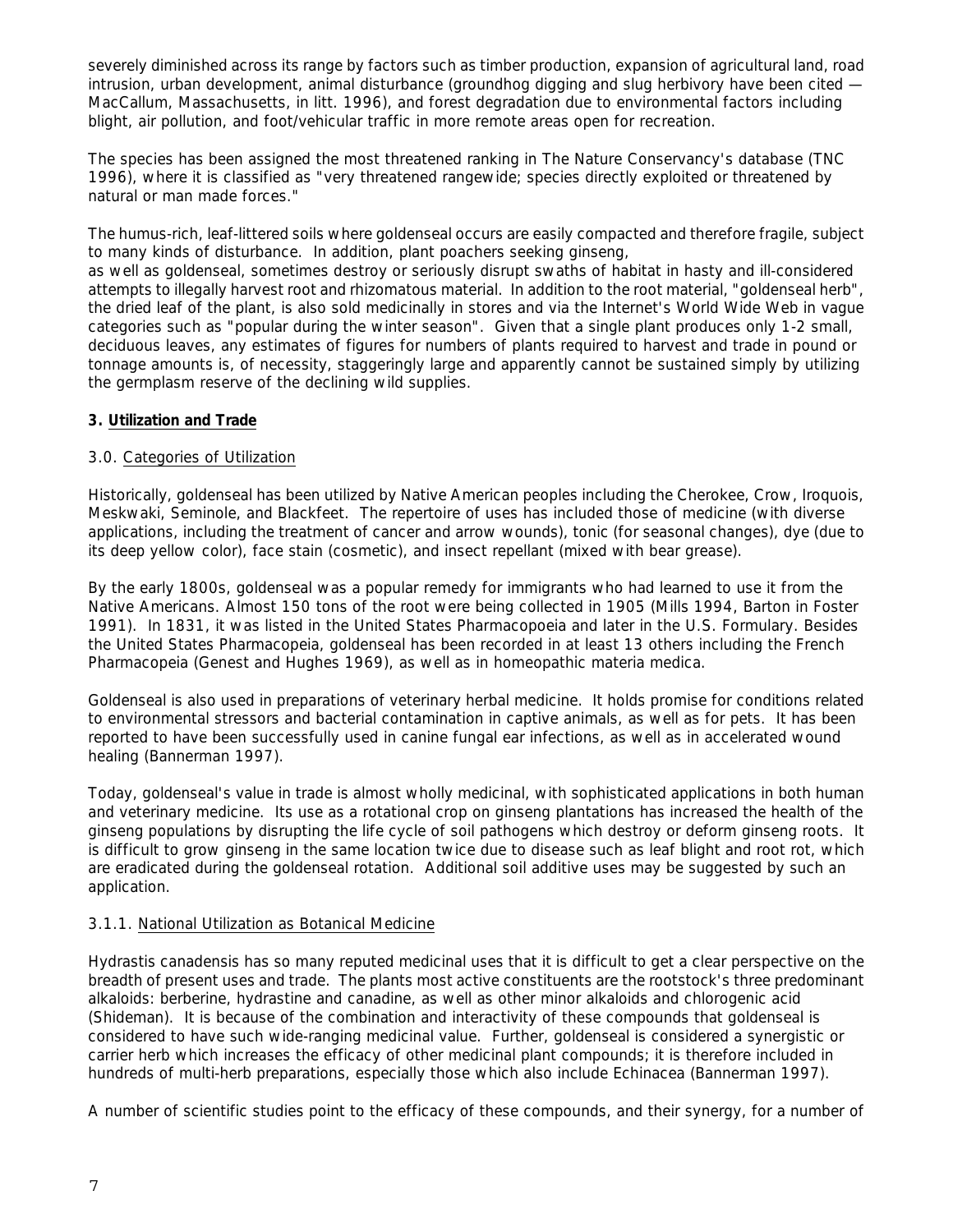medical conditions, in particular as an antimicrobial, antiparasitic, antihemmorhagic and bile stimulant (Bradley 1992, Benigni *et al*. 1962, Liu 1991, Kaneda 1991, Sun 1988, Sack 1982).

Goldenseal is also purported to have astringent properties due to the action of the alkaloid hydrastine, thereby affecting mucosal surfaces internally and externally, including mouth and gum disorders, eye afflictions, infected wounds and inflamed skin conditions (Mills 1991). In the 19th and early 20th centuries, these were considered the primary benefits of *Hydrastis*.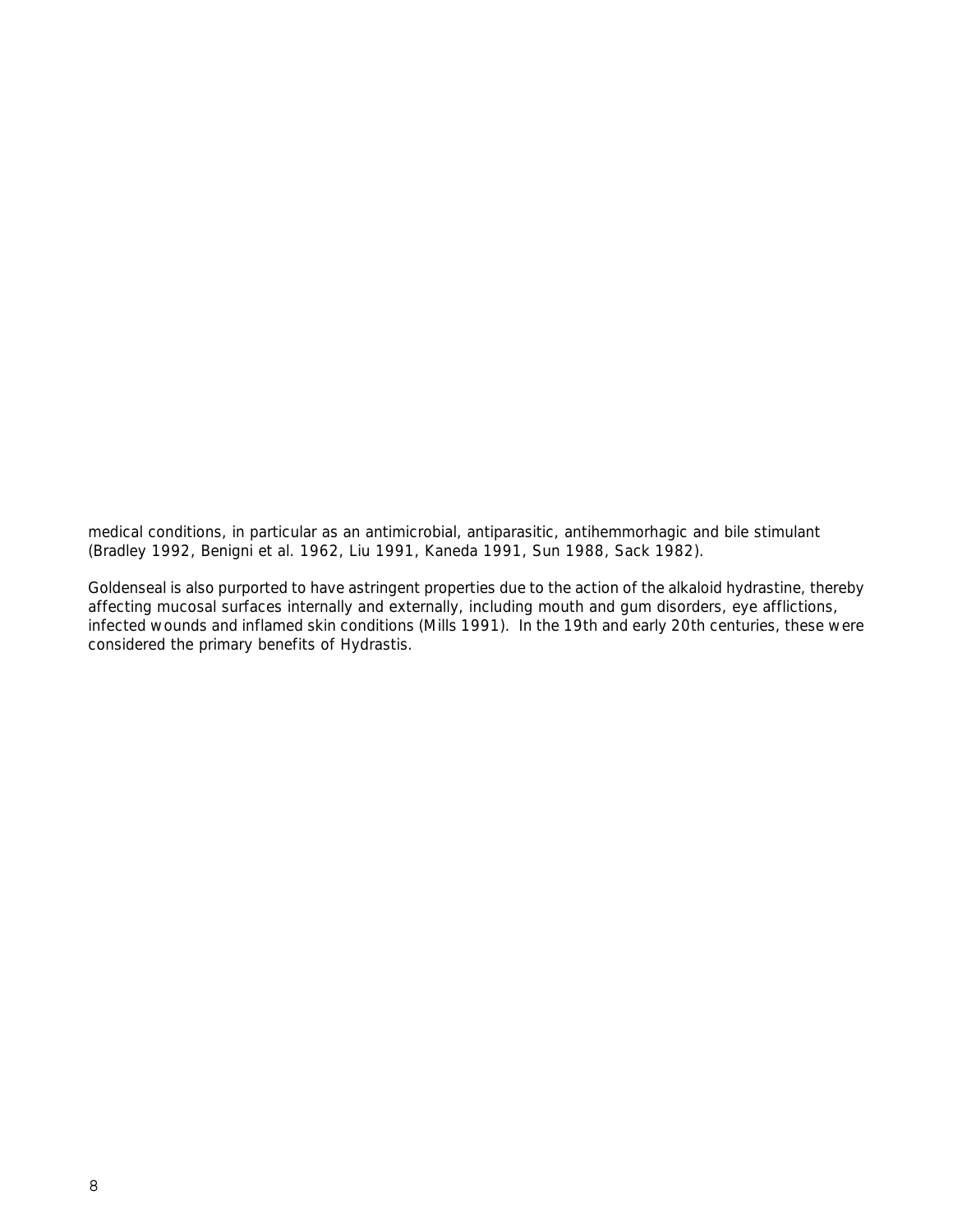Discovery of an even more promising phytopharmaceutical property has to do with the action of the berberine content of goldenseal as an antimicrobial and antiprotozoal, down to very small dilutions of 1:6000 (Mills 1991). Due primarily to the presence of berberine, goldenseal further acts to inhibit the adherence of bacteria to host cells. Berberine exhibits wide antibiotic activity (sometimes exceeding commonly used antibiotics) against bacteria, protozoa and fungi (including *Candida* 

*albicans, Staphylococcus* spp., *Streptomyces* spp., *Chlamydia* spp., *Escherichia coli, Salmonella typi, Vibrio cholera, Diplococcus pneumoniae, Pseudomonas* spp., *Shigella dysenteria, Neisseria gonorrhoeae* and *N. meningitidis, Giardia lamblia, Leishmania donovani* and others. Berberine also prevents yeast overgrowth, a common side effect of antibiotic use (Murray 1995).

Goldenseal is also widely used in infectious diarrhea, including traveler's diarrhea, food poisoning, giardia and cholera, having both antimicrobial activity and the ability to block the action of toxins produced by certain bacteria (Murray 1995).

The berberine alkaloid in goldenseal increases blood supply to the spleen and activates macrophages, both significant immunostimulatory activities (Sabir and Bhide 1971, Kumazawa *et al*. 1984, in Murray 1995). For all these reasons, goldenseal is in demand by many consumers with severe chronic diseases, and most particularly, those patients with AIDS. In a survey of AIDS/HIV-affected patients using local health food stores, goldenseal was one of the products most purchased, and most recommended by store employees for customers with AIDS (Medicial Sciences Bulletin 1995).

# 3.1.2. National Trade as Botanical Medicine

In a 1993 survey, the American Herbal Products Association (AHPA) found that over 90% of its member businesses contacted in the United States and Canada were already marketing goldenseal. In 1995, goldenseal was one of the five top-selling herbs in a survey of 163 health food stores, with goldenseal and four other top-selling herbs constituting 37.1% of all individual herb sales (*Whole Foods* magazine survey as cited in Brevoort).

According to the American Herbal Products Association, during the period 1990-1992, a total of 1.3 million pounds of goldenseal were sold by their members. This figure is likely to be an underestimate as it is based on information provided by only 37 of the AHPA's 163 members. On the other hand, this overall figure may include secondary sales from one company to another, which may overstate the amount of the reported goldenseal consumed. Nonetheless this amounts to in excess of 260 million roots potentially traded between 1990-1992 alone since it takes approximately 200-250 rhizomes to make 1 lb dry weight (Veninga and Zaricor 1976).

Since 1992, herb products have constituted the top growth category in American drugstores (Foster 1996). Passage in 1994 of the U.S. Dietary Supplement Health and Education Act (DSHEA) further defined herbs as dietary supplements and thereby established a mass market for herbal medicine such as goldenseal. Now a wide spectrum of products containing goldenseal can be found at all national chain drugstores, major discount department stores, highway convenience stores, health food stores, and in a proliferation of mail-order businesses.

In 1994, the U.S. medicinal herb industry was estimated to be in excess of US\$ 1.6 billion, with a healthy growth rate in the two years hence (Brevoort). From 1996 to the year 2000, the American market for herbs such as goldenseal sold as dietary supplements is expected to increase, conservatively, by at least 400% (Foster, *in litt*. to Bannerman 1996).

In 1996, the wholesale price for goldenseal is reported to have topped US\$ 100 per pound for the first time (Foster 1996, pers. comm.). Average price per pound wholesale is US\$ 40-80 lb, a notable increase in value compared to US\$ 18/lb in 1992 (Kauffman 1996). The 1995 wholesale prices of goldenseal and its derivatives are listed in Table 2. Retail prices for bulk powder are currently averaging US\$ 130. Prices are higher when purchased by consumers in small quantities as tincture, capsule powder or as an extract additive. In the new 1997 catalog of one of the largest North American herbal suppliers, dried whole roots are selling for US\$ 268/lb (Bannerman 1997).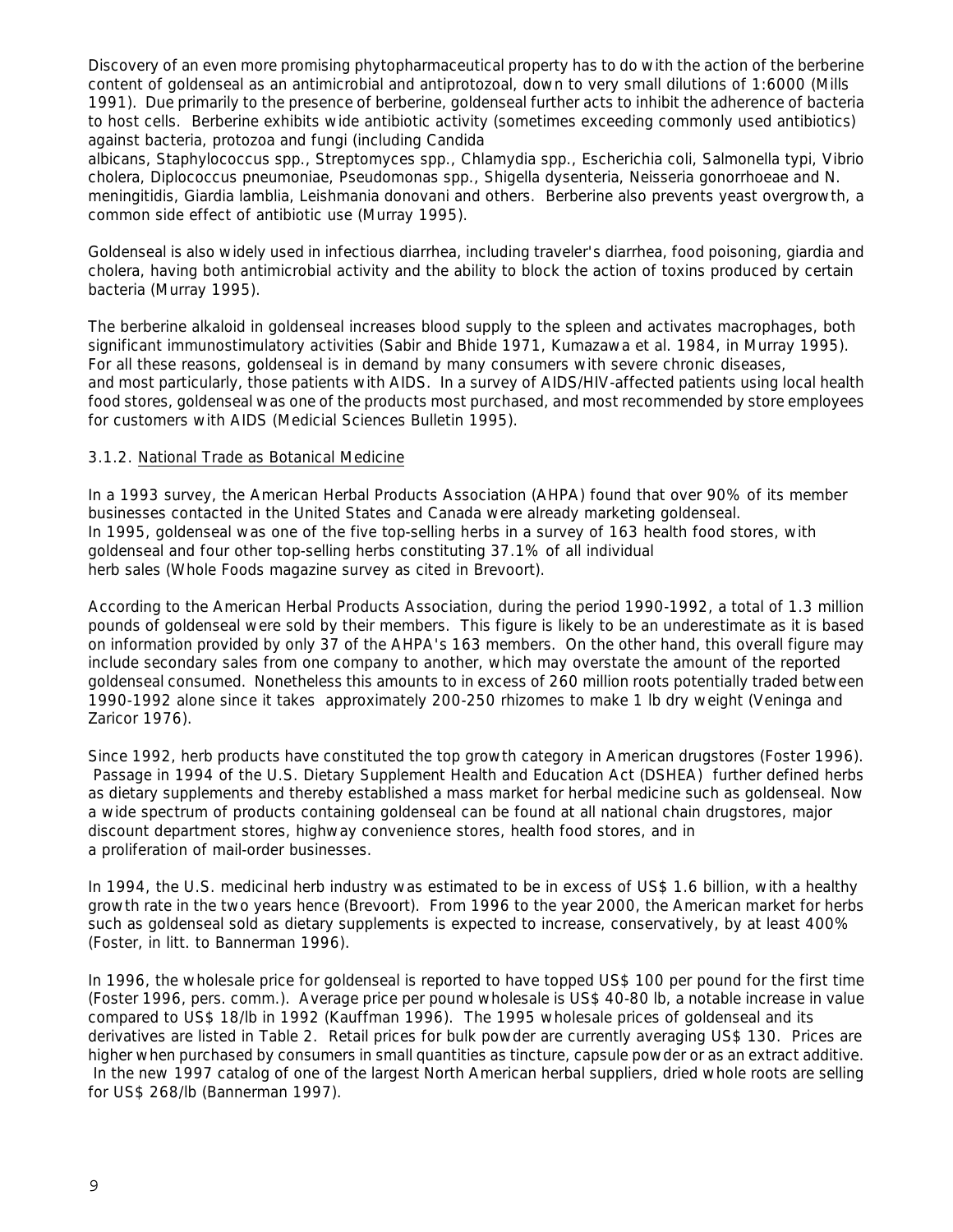| 1995 Wholesale Prices of Goldenseal (Hydrastis canadensis) Marketed<br>in the United States |                 |                   |                |
|---------------------------------------------------------------------------------------------|-----------------|-------------------|----------------|
| Form/Product                                                                                | Price (US\$)    | Source            | Origin of Sale |
| Tincture                                                                                    | 7.85            | N/A               | Oregon         |
| Root                                                                                        | 65.00/lb        | Wild              | California     |
| Root (powdered)                                                                             | 68.00/lb        | Wild              | California     |
| Extract                                                                                     | 18.95/ounce     | N/A               | Florida        |
| Capsules                                                                                    | 24.95/100 caps. | N/A               | Florida        |
| Leaf & Stem (cut only)                                                                      | 1.50/ounce      | N/A               | Michigan       |
| Root (cut or powdered)                                                                      | 5.00/ounce      | N/A               | Michigan       |
| Herb Tea                                                                                    | 5.56/2 ounces   | N/A               | New York       |
| Liquid                                                                                      | 17.82/2 ounces  | N/A               | Pennsylvania   |
| Powdered Root                                                                               | 63.65/1-4 lbs   | Wild              | lowa           |
| Powdered Root                                                                               | 30.15/1-4 lbs   | Organically grown | lowa           |
| Root Capsules                                                                               | 9.19/100 caps.  | N/A               | North Dakota   |

Source: As presented in 1995 U.S. herbal catalogs.

#### 3.2. Legal International Trade

The Food and Agriculture Organization (FAO) of the United Nations cites goldenseal as one of the best-selling herbs internationally (USA Country Report in Dennis 1996). In 1905, the annual supply of goldenseal was estimated at from 200,00 lb to 300,000 lb, about one-tenth of which was exported (Grieve 1931). If the weight of roots exported to international markets between 1994-1995 are tallied using the data from USDA-issued phytosanitary certificates (see Table 3), as many as 6,368,400 roots may have been traded from 1994-1995.

*Hydrastis canadensis* is recorded in the official pharmacopoeias of France, Britain, Germany and Italy. It is also listed in

the German Homeopathic Pharmacopoeia. Its use in Europe can be traced back as far as 1883 when it was popularized by the studies of Schatz (Oddo, Lange and Dennis 1996). *Hydrastis* is considered extremely expensive by all the European traders and processing companies, and due to its high prices and relatively low requests it is not always profitable. An increase in the price was noticed in the United Kingdom at the beginning of the 1990s.

*Hydrastis*, like many other medicinal plants, is not specifically identified by a commodity code; therefore it is not possible to obtain any information from the usual foreign trade statistics. At present, the trade in goldenseal is for the most part unregulated, and export permits are not required for the exportation of goldenseal from the United States. However, some data on volume of recent goldenseal exports are available from 1994-1995 phytosanitary certificates issued by the U.S. Department of Agriculture (USDA). According to these certificates, nearly 11,200 lbs of dried goldenseal roots from Kentucky were exported from Georgia (Atlanta) to Italy in 1994. In 1995, over 4,700 lbs of goldenseal also originating from Kentucky were exported to Italy. In 1995, two phytosanitary certificates were issued for goldenseal in Saint Louis, Missouri, and over 1,400 lbs of goldenseal roots were exported from Wisconsin (Milwaukee) in 1995. See Table 3 for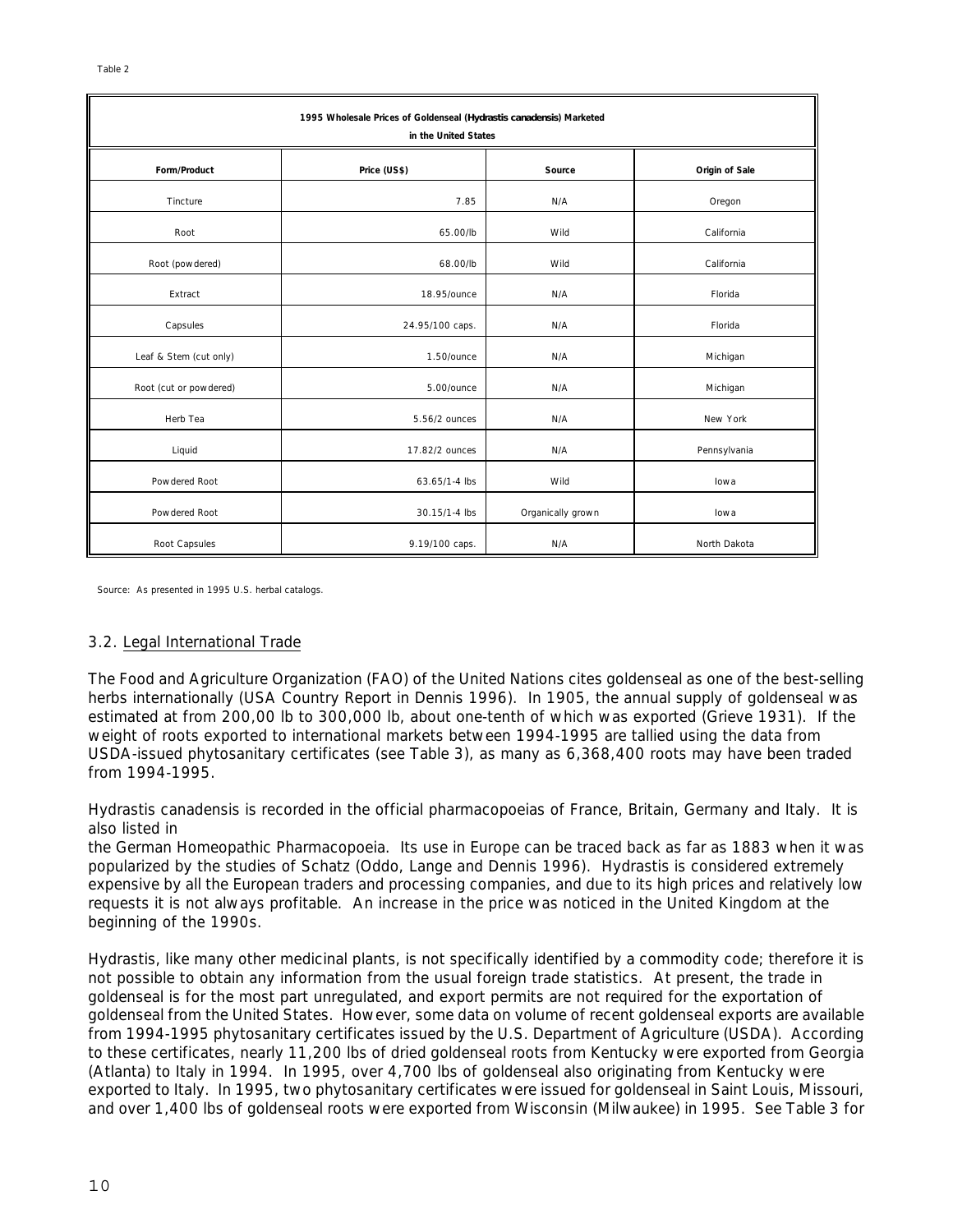a summary of the 1994-1995 reported exports of goldenseal.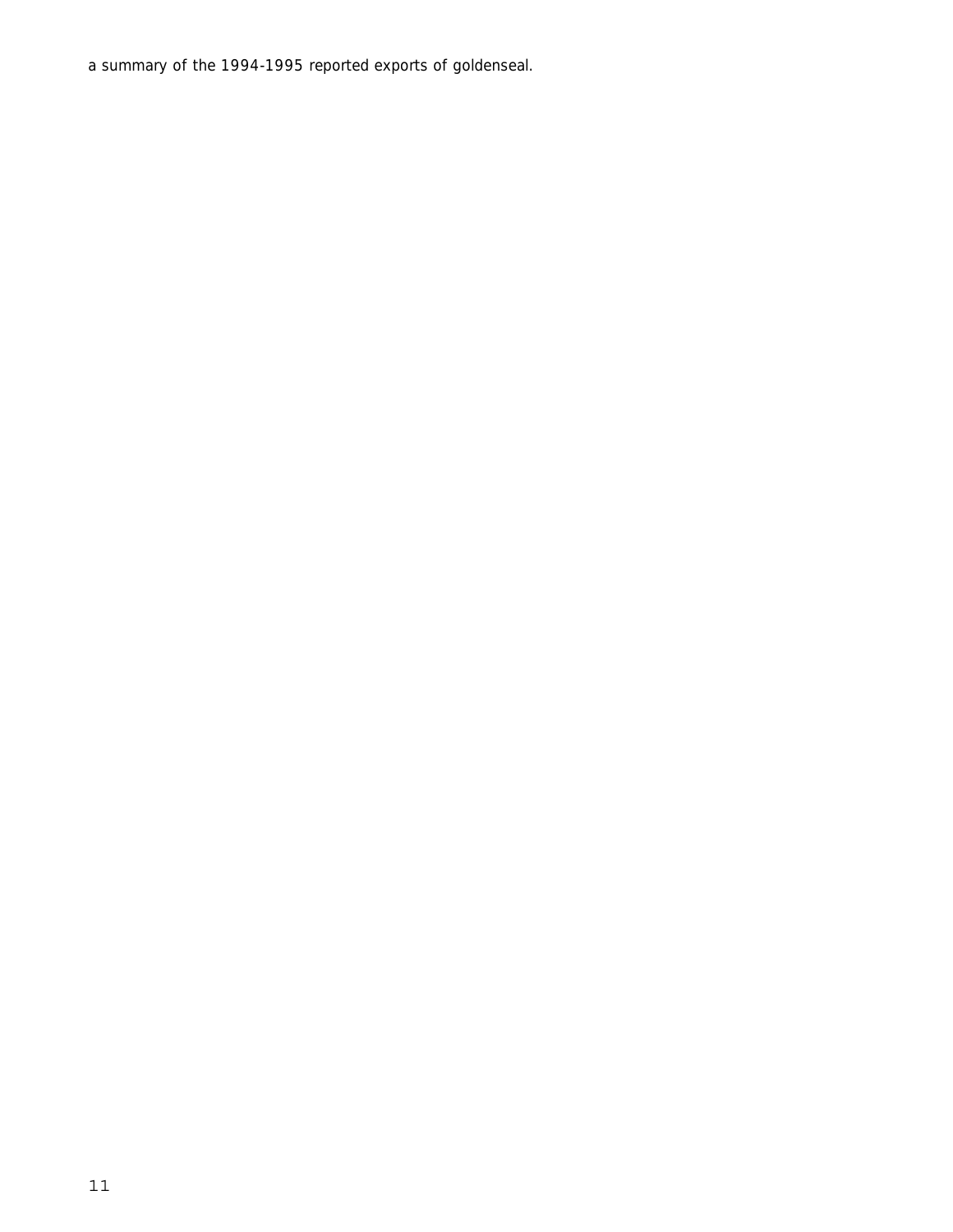| Goldenseal Root Export Data from U.S. Department of Agriculture |                |                       |                    |                    |
|-----------------------------------------------------------------|----------------|-----------------------|--------------------|--------------------|
| Date                                                            | Port of Export | Source or Origin      | <b>Destination</b> | (lbs.)<br>Quantity |
| 9/95                                                            | Atlanta, GA    | Kentucky              | Milan, Italy       | 4,717              |
| 9/94                                                            | Atlanta, GA    | Kentucky              | Milan, Italy       | 2,203              |
| 8/94                                                            | Atlanta, GA    | Kentucky              | Milan, Italy       | 4,484              |
| 3/94                                                            | Atlanta, GA    | Kentucky              | Milan, Italy       | 4,505              |
| 10/95                                                           | St. Louis, MO  | Kentucky and Missouri | Canada             | 500                |
| 10/95                                                           | St. Louis, MO  | Kentucky and Missouri | Canada             | 3,380              |
| 11/95                                                           | Milwaukee, WI  | Wisconsin             | Toronto, Canada    | 1,053              |
| 9/95                                                            | Milwaukee, WI  | <b>USA</b>            | Toronto, Canada    | 385                |

#### Source: Phytosanitary certificates issued by the Animal and Plant Health Inspection Service (APHIS) of the U.S. Department of Agriculture (USDA).

TRAFFIC USA has been advised by an agricultural research and development firm in the United Kingdom that an estimated 10 metric tons of goldenseal, valued at US\$ 1.55 million, may be traded globally each year (Dennis 1996). This is a conservative figure and may not reflect the amount of goldenseal actually traded in the United States nor used locally (Agros Associates *in litt*. to TRAFFIC USA 1996). TRAFFIC reports a study showing that goldenseal is marketed in over 117 medicinal products worldwide, with Germany accounting for 57% of the products and France for 30% of the products marketed in Europe.

As a homeopathic remedy, it is rather commonly used and appears as a component in at least 300 remedies. *Martindale: The Extra Pharmacopoeia* electronic database (Reynolds 1996) lists 18 products, mainly homeopathic, produced in France, Germany, United Kingdom, Switzerland, Spain and Australia (Oddo, Lange and Dennis 1996). The headquarters of three large homeopathic companies (Boiron, Dolisos, Lehning) are located in France, where they both process and export mother tinctures, dilutions and finished products (Oddo 1996).

Export statistics suggest that a large portion of the exported crop goes to Milan, Italy (see Table 3) which has the largest natural-products extractor industry in the world. Once processed, the material is available to the global market, including North America. Like Germany, *Hydrastis* is common on the Italian market primarily as a homeopathic remedy, rather than a phytopharmaceutical, with approximately 150 remedies marketed (Oddo 1996). The largest Italian herbal trade company reports that they usually receive one shipment a year and process the plant to obtain a dry extract which is mainly exported back to the U.S. market. Another company processes small quantities of *Hydrastis* mainly for re-export of tincture to the United States and North Africa. In Italy the dried rhizome is greatly more expensive than other medicinal plants, with prices between US\$ 50-100 per gram (150,000 It£/kg) (Oddo 1996).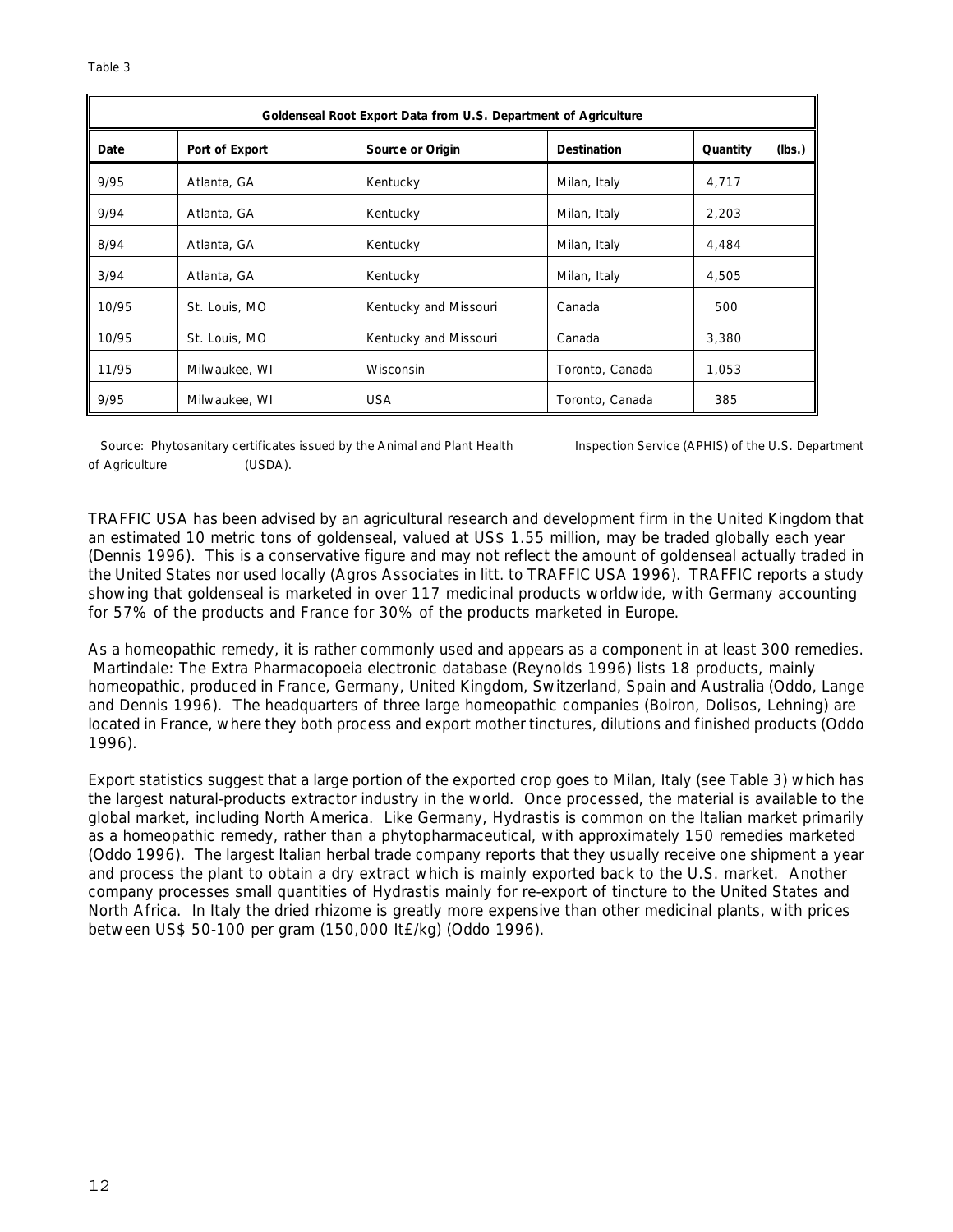According to the Medicinal and Aromatic Plant Conservation Information System (MAPCIS) databased maintained on medicinal plant imports into Germany, goldenseal is readily available on the German market, as well (Schippmann 1995). In Germany, goldenseal is listed in the catalogs of at least six wholesale traders, with prices ranging from 22 DM/kg for leaves and stem to 150 DM/kg for dried rhizome (Oddo *et al*. 1996). However, it is impossible to get detailed information about exact trade volumes since many companies would not give out any information about trade. A German database of phytopharmaceuticals reported 43 pharmaceutical companies selling 176 different remedies using goldenseal (Lange-Osten 1996). U.S. pharmaceutical companies purportedly export some goldenseal to Germany for processing (Mater 1993).

Sales of *Hydrastis* in the United Kingdom are reported to be in the region of 2,500 kilos per year. Most material is traded in tablet and capsule form, with a content of approximately 520 mg of ground *Hydrastis* root each and retailing for approximately £10 for a bottle of 50. One popular U.K. apothecary considers *Hydrastis* to be their fourth most popular tincture and estimates that they sell some 15 litres per year (Dennis 1996). Another company reported that sales have been increasing over the last

8 years with a 50-60% increase in sales during 1995-96 (Dennis 1996) due primarily to attention in the press.

Also in the United Kingdom, one commercial chain considered their goldenseal tincture to be the fourth most popular tincture in sales. Another company in the United Kingdom considered goldenseal to be one of the more important Western herbs, even though it was a small part of their overall business. Overall, R. Coinstandouros (of Agros Associates) estimated that the annual volume of *Hydrastis* entering the United Kingdom is approximately 10 tonnes with an estimated value of US\$ 1.55 million. At a minimum of 200 roots to the pound, that 10-tonne import amount for the United Kingdom alone suggests a staggering annual harvest. It was clear from companies surveyed that even the slightest public promotion has an immediate effect on popular demand, citing that the much publicized Here's Health awards of 1996, given to the Solgar goldenseal product, resulted in an immediate and substantial rise in retail sales (Dennis 1996).

After goldenseal is processed by European countries, it is re-exported to other countries, including North America, the Caribbean, and North Africa (Oddo 1996). Companies from the United Kingdom, Germany, France and Italy are involved in the re-export business and cite, in particular, a good trade in the Caribbean where it is used medicinally.

Traders could not specify whether the material they bought was from cultivated sources or wild harvested and generally expressed little interest in the conservation of the species, relying entirely on market forces to dictate sales and predictions. The retail market also appeared to be unaware of conservation issues (Dennis 1996).

With the advent of electronic sales, nationally and internationally, via the World Wide Web, the market for goldenseal is expanding in unpredictable ways. In this medium, it can be recommended and advertised for various medical conditions and this may increase market demand in unprecedented ways. One Internet search turned up over 50 companies advertising and selling goldenseal in this way (Brown 1996).

#### 3.3. Illegal Trade

There is no organized or reported monitoring of wild populations in the United States or Canada. Reports of illegal collection from public and private lands are widespread but anecdotal.

For example, according to the Minnesota Department of Natural Resources' botanist, decline in that state is due not only to habitat loss, but also to "illegal harvesting by root diggers." Throughout its range, herbal traders purchase *Hydrastis* bulk and rely on the seller to declare the source of supply and method of harvest. However, there are no mechanisms to certify or ascertain sources cited (Bannerman 1997).

In North Carolina (as another representative example, in a state with an extensive program for rare species), the species is at the edge of its range and listed as endangered, but there are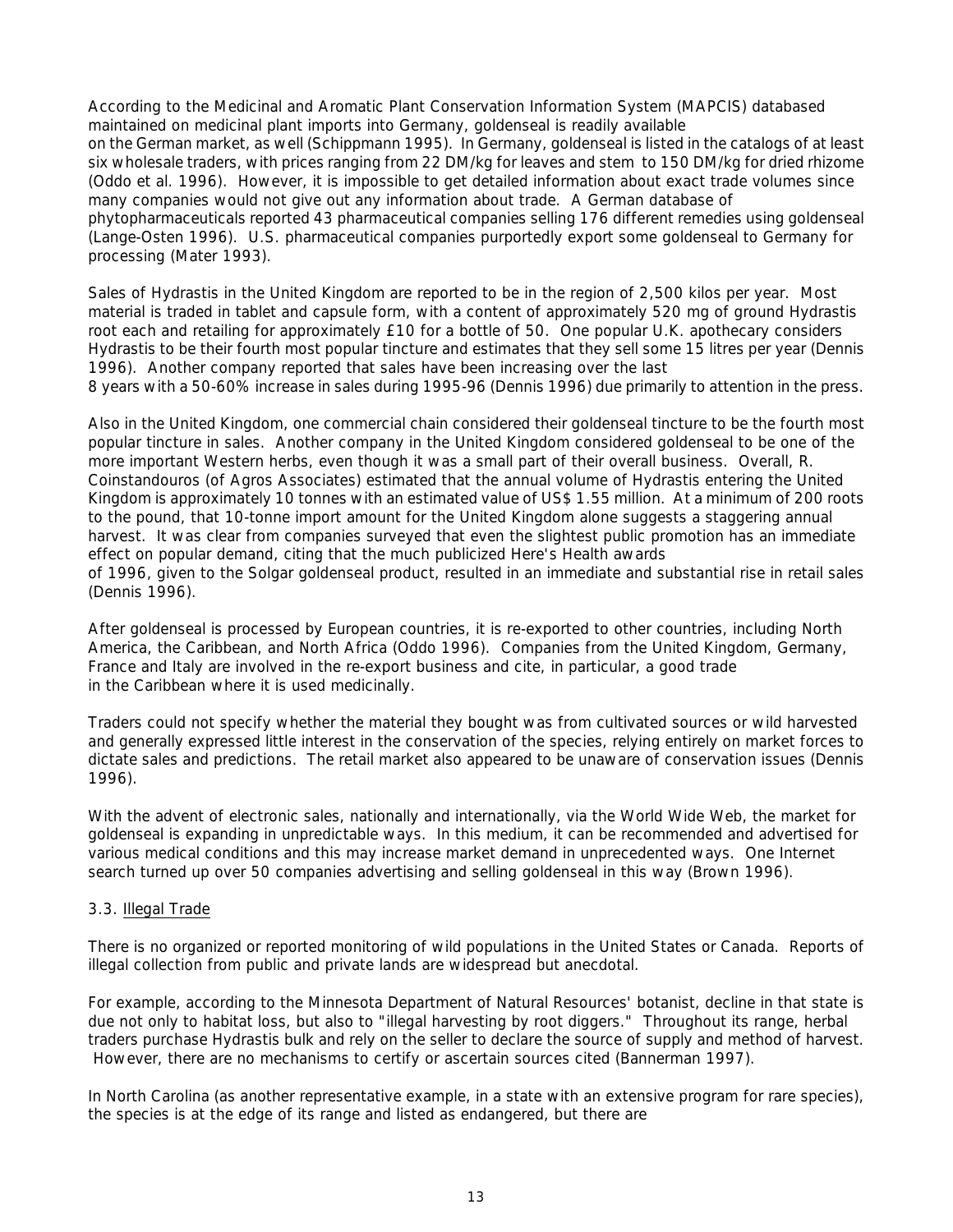no particular monitoring mechanisms against illegal harvesting. There is no systematic protection on public lands, and officials are hesitant to organize further protection programs which would make public the locations of goldenseal (and therefore similar species such as ginseng) (Bannerman 1997). Poachers make use of such information to target illegal collection, especially in places like the Great Smoky Mountain National Park. The usual state penalty for a first offense of taking goldenseal from the wild is US\$ 100 (up to \$500 at the discretion of the judge). Through the North Carolina Department of Agriculture's Plant Protection Office, permits are issued for cultivation of plants and sale of cultivated material, but there is no tracking of the sale of *Hydrastis* as a crop.

# 3.4. Actual or Potential Trade Impacts

The international trade in goldenseal is not a new phenomenon, but has been ongoing for at least the last hundred years. In the late 1800s, 680 kg of goldenseal are known to have been exported to Europe (Catling and Small 1994) and 63,500-68,000 kg were collected annually to meet the domestic demand for goldenseal. Much of this supply came through Cincinnati in the Ohio Valley.

Even though isolated populations of goldenseal may be locally abundant, according to a reputable herb trader "everything could change in just one harvest season, regardless of how `ethical' each herb company and wildcrafter claims their harvesting practices are, due to the unethical wildcrafters that come right behind them, anxious for their share of the minimum \$50/lb wholesale price for *Hydrastis* roots" (The Nature Conservancy 1995).

Although goldenseal may be exported from a particular state, tracking where it actually comes from is not done. For example, the Wisconsin Department of Natural Resources reports that most of what is exported through Milwaukee, Wisconsin, comes from other states. Yet it also reports that much of the wild Wisconsin goldenseal is sent to other states (rather than being exported). Therefore, documentation is not only scarce, but often complex and ambiguous.

Most goldenseal populations are classified or considered as facing some degree of threat of extinction, and continued heavy exploitation by the commercial herbal industry may result in further pressure on these populations, including risks of genetic alteration. The inclusion of the species in Appendix II would help to ensure that the trade in this species will be carefully monitored, and may also provide a further stimulus for the cultivation of this species, thereby alleviating unmanaged heavy collection from the wild populations.

# 3.5. Artificial Propagation

Exact reports of the artificial propagation of goldenseal outside the country of origin are unknown. There have been attempts in the past but they seem to have failed due to lack of proper conditions or loss of interest by propagators. *Hydrastis canadensis* was introduced into England as early as 1760 under the name *Warnera*. It was later grown at Kew Gardens near London, Edinburgh and Dublin. However, since it was lacking in size or attractiveness, and without ornamental value, cultivation in the United Kingdom occurred in the intervening years only on a small, experimental scale in botanical gardens (Grieve 1931). One German drug trader offers *Hydrastis* for cultivation, but attempts to cultivate it in Germany have been without success (Lange-Osten 1996).

Because there is little or no regulation of this species, information on the volume of propagated plants in trade is not known (*cf*. Schery 1972).

There is little detailed information available on production practices. No reports of replicated university or USDA field studies on goldenseal production practices are known. While cultivation of goldenseal (as a field crop and/or woods-grown) has been in existence since the 1900s in North America and it has been grown in, for example Arkansas, Tennessee, North Carolina, Massachusetts, Ontario, Michigan, Wisconsin and Iowa and well outside its native range in Oregon and Washington, much and seemingly most of the commercial demand for this species is met from wild sources (Catling and Small 1994, Foster 1991).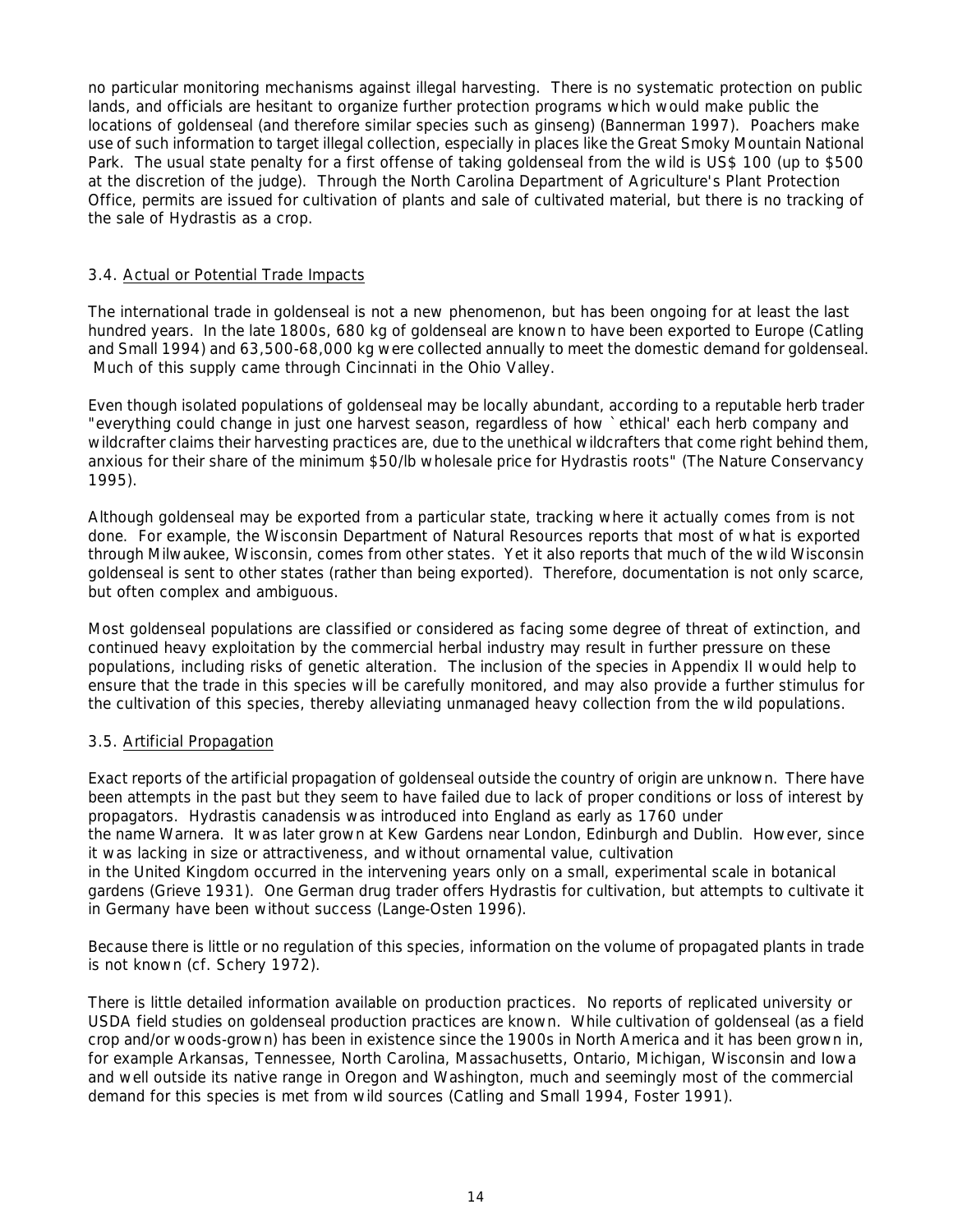Goldenseal reaches maturity in 3-4 years when propagated from rhizome pieces or root cuttings, and in 5-6 years when grown from seed (Davis 1995, *cf*. Bowers 1891, Lloyd 1912, Haage and Ballard 1989). It is not known how artificial propagation over time affects the medicinal alkaloid content of the rootstock.

J. Christopher, an herbalist who has frequently prescribed this species, stated that at least a 4-year-old root is necessary to have the desired medicinal effect. Research by J. Davis in a recently completed 3-year study with container-grown individuals suggests that fertilization, while increasing the growth rate, also yielded lower alkaloid levels (Kauffman 1996).

The start-up price for rootstock can also be prohibitive. A major supplier for North American botanicals, in their recent 1997 catalog, offers rootlets for propagation at US\$ 450-600 per lb (depending on size of "rootlet" — could go even higher) (Bannerman 1997). Therefore, pressure is increased to get the rootstock for cultivation from wild sources. According to the state of Wisconsin's Department of Natural Resources, most of the rootstock used in cultivation is currently purchased from dealers who get it from the wild in southern states (Kearns 1996, *in litt*.).

Propagation from the rhizome is generally the preferred method of cultivation on two counts: the seed is expensive, and propagation from the seed is difficult. Some years, 10-90% of stratified seed is not viable. Growers report that the seed rot or are empty inside. Viability loss may be due to a number of conditions including poor pollination, disease, or improper stratification conditions. More research needs to be focused on propagation from seed, both because the current supply of vegetative planting stock is limited to large-scale production of goldenseal and because of the potential loss of genetic robustness with the more widespread vegetative propagation (Davis 1995). Under optimum growing conditions, including climate, current yields of cultivated goldenseal may range from 1,000-2,000 lbs per acre [0.405 ha] (Davis 1995). However, there are many variables in determining quantity and quality of yields.

Goldenseal crops are apparently used as a rotational crop for American ginseng on farms in Ontario and the American Midwest. This practice is attractive because of the high price of goldenseal and because the same equipment is used to grow both species. In addition, goldenseal is resistant to the diseases that afflict ginseng (*e*.*g*., root rot and leaf blight), and can grow where ginseng was previously cultivated (Davis 1995). Finally, as ginseng is not grown directly twice on the same land under artificial shade owing to the concentration of soil pathogens that remain in the soil and prevent a second ginseng crop from surviving to second harvest, goldenseal is a viable alternative crop.

Increased cultivated sources of goldenseal should help to supply the commercial trade in the future. Inclusion of this species in Appendix II should stimulate the transition from the collection of mainly wild plants of increasingly threatened populations to the cultivated sources, alleviating some of the pressure on wild populations.

# **4. Conservation and Management**

# 4.1. Legal Status

4.1.1. National: See Table 4. General semi-historic summaries of potentially germane U.S. state laws are in Countryman (1977), Hardin (1977) and Mohlenbrock (1977).

- 4.1.2. International: None.
- 4.2. Species Management

# 4.2.1. Population Monitoring

The task of population monitoring of this and other plant taxa is carried out in some U.S. states through the Network of Natural Heritage Programs and Conservation Data Centers which were established by state and national government agencies in conjunction with a private organization, The Nature Conservancy. However, a serious shortage of funds and scientific personnel has prevented any comprehensive monitoring, and most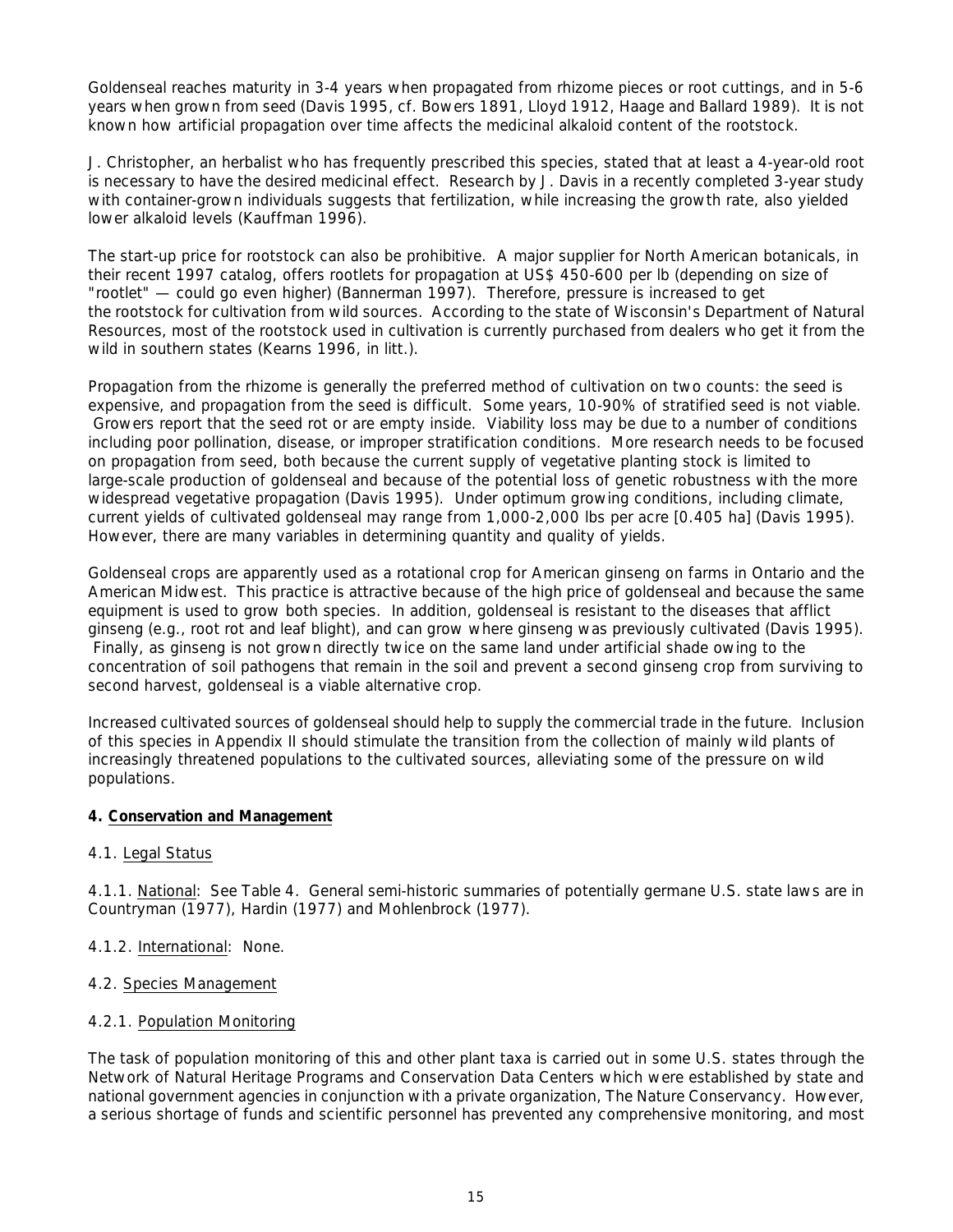analyses rely on anecdotal information of disparate field workers.

# 4.2.2. Habitat Conservation

This species occurs in variously designated and protected areas across its range (*e*.*g*., national forests and parks). However, the species itself is scarcely or usually not monitored, regulated, or protected in any of these areas. The establishment of habitat conservation and biological research programs on public lands is a critical and unmet need for the species.

The Nature Conservancy (TNC) has several site-protection programs where this species is known to occur. Currently TNC protects a New York Great Gully site and plans to protect a Massachusetts site, a C & O Canal NHP site, a Maryland population and a privately protected population in Michigan.

# 4.2.3. Management Measures: See Table 4.

There are no comprehensive management programs in place to manage populations of the species or ensure a sustainable regeneration from utilization of the species.

Several goldenseal growers and collectors advocate a non-intrusive and temperate approach to the wild-harvesting of this plant, recommending that "the budding end of the rhizome be broken off and replanted as a conservation measure" (Elliott 1995). However, there is presently no scientifically valid guideline for "ethical and sustainable harvesting" in the wild since significant aspects of population and reproductive biology are unknown. Statements by herbal companies that such material has been "ethically wildcrafted" or the assurance that such is the case by having collectors or sellers sign a document to this effect is scientifically indefensible at this time (Bannerman 1997).

| Comments from U.S. States on the Protection, Management,<br>Artificial Propagation, and Wild Collection of Goldenseal |                                                                                                                                                                                                                                            |                                                                           |
|-----------------------------------------------------------------------------------------------------------------------|--------------------------------------------------------------------------------------------------------------------------------------------------------------------------------------------------------------------------------------------|---------------------------------------------------------------------------|
| Name of State                                                                                                         | <b>Protection Status</b><br>and Management Measures                                                                                                                                                                                        | Artificially Propagated vs.<br><b>Wild Collected</b>                      |
| Alabama                                                                                                               | "It is on TNC's rare plant list and is classified as being<br>imperiled at the state level."                                                                                                                                               | "Entirely wild collected.<br>Subject to intense collection<br>pressures." |
| Arkansas                                                                                                              | "No legal status. No information available on the trends in<br>the population but there has been some concern since it is<br>wild crafted."                                                                                                | "No cultivation."                                                         |
| Connecticut                                                                                                           | "Hydrastis canadensis is listed<br>as State Endangered pursuant to<br>the State Endangered Species Act (C.G.S. 26-303). We<br>have only two extant populations and two other historic<br>populations in the state."                        |                                                                           |
| Delaware                                                                                                              | "H. canadensis does occur in Delaware and populations are<br>found within the Piedmont physiographic regions of the<br>state  considered uncommon in Delaware (uncommon due<br>to limited habitat in the state, not from overcollection)." |                                                                           |
| Georgia                                                                                                               | "It is a protected species and<br>is listed as State Endangered. Occurrences of this plant are<br>restricted to 11 counties. This taxon is becoming<br>increasingly rare as the hardwood forest in which it is found                       | "Not aware of<br>any cultivation<br>in the state."                        |

Table 4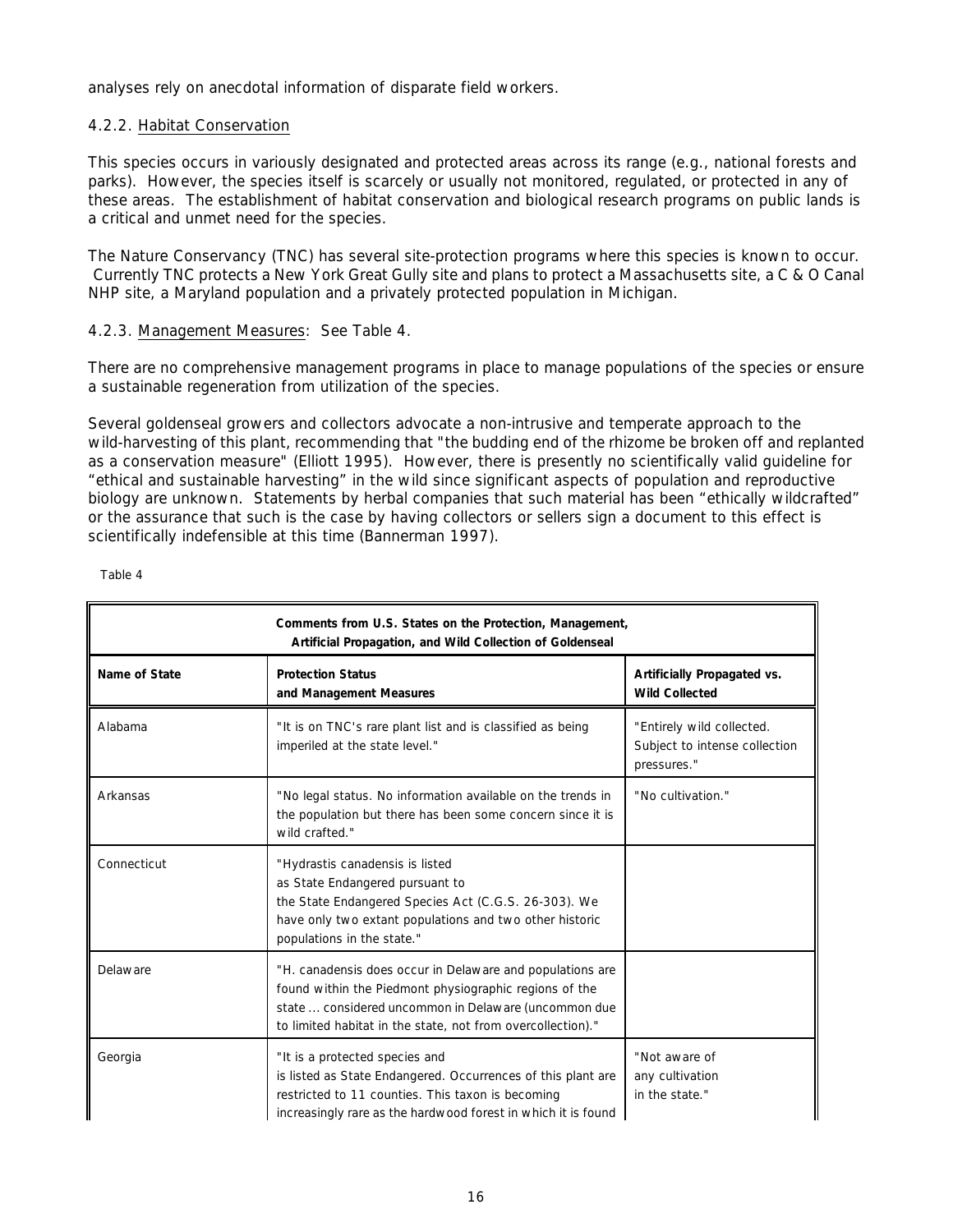|                                       | Comments from U.S. States on the Protection, Management,<br>Artificial Propagation, and Wild Collection of Goldenseal                                                                                                                                                                                                                                                                                                                                                                                                                                                                                                                                                                                                                                                                                                                                                                                                                                                                                                                                      |                                                                                                                                                                                                                                              |
|---------------------------------------|------------------------------------------------------------------------------------------------------------------------------------------------------------------------------------------------------------------------------------------------------------------------------------------------------------------------------------------------------------------------------------------------------------------------------------------------------------------------------------------------------------------------------------------------------------------------------------------------------------------------------------------------------------------------------------------------------------------------------------------------------------------------------------------------------------------------------------------------------------------------------------------------------------------------------------------------------------------------------------------------------------------------------------------------------------|----------------------------------------------------------------------------------------------------------------------------------------------------------------------------------------------------------------------------------------------|
| Name of State                         | <b>Protection Status</b><br>and Management Measures                                                                                                                                                                                                                                                                                                                                                                                                                                                                                                                                                                                                                                                                                                                                                                                                                                                                                                                                                                                                        | Artificially Propagated vs.<br><b>Wild Collected</b>                                                                                                                                                                                         |
|                                       | shrinks."                                                                                                                                                                                                                                                                                                                                                                                                                                                                                                                                                                                                                                                                                                                                                                                                                                                                                                                                                                                                                                                  |                                                                                                                                                                                                                                              |
| <b>Illinois</b>                       | "Listed as State Threatened and protected from collection<br>from the wild. However collection from private land is not<br>regulated and is left<br>to the discretion of the landowner. General observations<br>indicate that harvest of goldenseal has increased in the past<br>few years as its price has increased. [Goldenseal] is<br>protected from taking on State Parks and Nature<br>Preserves."                                                                                                                                                                                                                                                                                                                                                                                                                                                                                                                                                                                                                                                   | "Most of the goldenseal in<br>the state comes from the wild.<br>There may be some<br>propagation from the seed."                                                                                                                             |
| Indiana                               | "Hydrastis is tracked as "watch list" in our Natural Heritage<br>database." " goldenseal appears to be experiencing a<br>serious decline<br>due to increasing harvest "                                                                                                                                                                                                                                                                                                                                                                                                                                                                                                                                                                                                                                                                                                                                                                                                                                                                                    | "Information<br>not available."                                                                                                                                                                                                              |
| lowa                                  | "Species is not monitored."                                                                                                                                                                                                                                                                                                                                                                                                                                                                                                                                                                                                                                                                                                                                                                                                                                                                                                                                                                                                                                |                                                                                                                                                                                                                                              |
| Kentucky                              | "No legal protection status."                                                                                                                                                                                                                                                                                                                                                                                                                                                                                                                                                                                                                                                                                                                                                                                                                                                                                                                                                                                                                              | "Not believed<br>to be cultivated in the state."                                                                                                                                                                                             |
| Louisiana<br>(* Likely<br>not native) | "No information available."                                                                                                                                                                                                                                                                                                                                                                                                                                                                                                                                                                                                                                                                                                                                                                                                                                                                                                                                                                                                                                |                                                                                                                                                                                                                                              |
| Maryland                              | <b>State Threatened</b>                                                                                                                                                                                                                                                                                                                                                                                                                                                                                                                                                                                                                                                                                                                                                                                                                                                                                                                                                                                                                                    |                                                                                                                                                                                                                                              |
| Massachusetts                         | "Goldenseal is listed as "Endangered" in the regulations<br>which offers considerable protection to these species from<br>"taking", on both public and private lands. There are only<br>2-3 small populations consisting of<br>a few individuals most of which do not flower or fruit.<br>Goldenseal is listed as Endangered in Massachusetts<br>because there are only three current stations (located or<br>verified since 1978) and one historical station (unverified<br>since 1978). Of the three stations however, only two are<br>believed to be natural while the species was cultivated at<br>one site. At another of the current stations<br>no plants were found the last time<br>a survey was carried out. All had been dug up by humans<br>and wildlife. The plant's rarity in several states is mainly the<br>result of collecting<br>by humans. As with all plant species listed in<br>Massachusetts, individuals are protected from taking<br>(picking, collecting, killing ) and sale under the<br>Massachusetts Endangered Species Act." | "Goldenseal is cultivated in<br>Massachusetts  a couple of<br>acres." "However there is<br>probably no collection of<br>goldenseal since populations<br>in<br>the state have been reduced<br>to only a few individuals or<br>small patches." |
| Michigan                              | "Legally protected as a State Threatened species. Grows<br>only in Southern, lower Michigan and 59 occurrences have<br>been tracked."                                                                                                                                                                                                                                                                                                                                                                                                                                                                                                                                                                                                                                                                                                                                                                                                                                                                                                                      | "Wild collected. No<br>knowledge of any cultivation<br>being carried out in the state."                                                                                                                                                      |
| Minnesota                             | "Listed as a State Endangered plant and prohibited from<br>collection on both public and private land."                                                                                                                                                                                                                                                                                                                                                                                                                                                                                                                                                                                                                                                                                                                                                                                                                                                                                                                                                    | "The Natural Heritage and<br>Game Program                                                                                                                                                                                                    |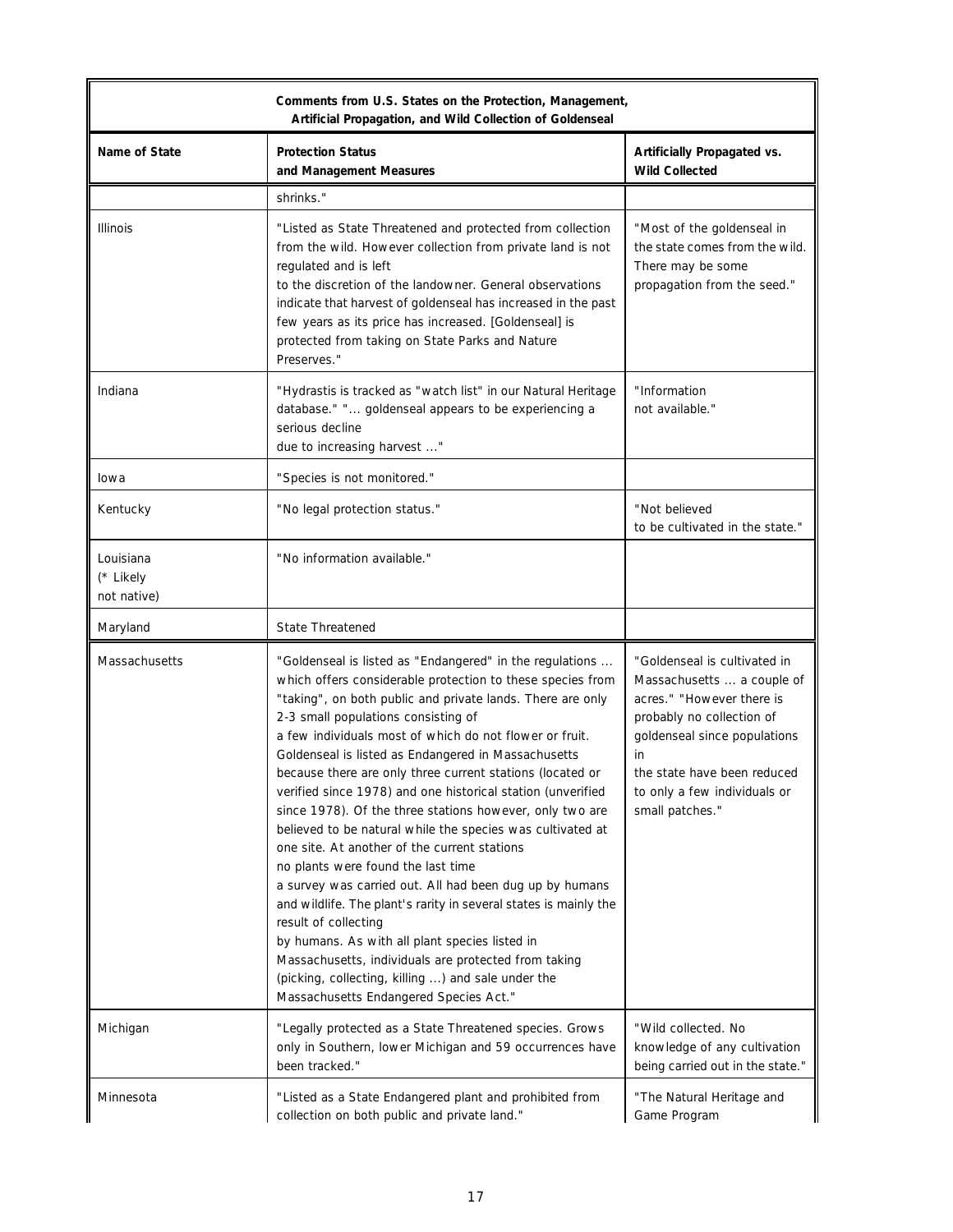|                                      | Comments from U.S. States on the Protection, Management,<br>Artificial Propagation, and Wild Collection of Goldenseal                                                                                                                                                                                                                                                                                                                                                                                                                                                                                                                                                                                                                                                                                                                          |                                                                                                                                                                                                                                                                                    |
|--------------------------------------|------------------------------------------------------------------------------------------------------------------------------------------------------------------------------------------------------------------------------------------------------------------------------------------------------------------------------------------------------------------------------------------------------------------------------------------------------------------------------------------------------------------------------------------------------------------------------------------------------------------------------------------------------------------------------------------------------------------------------------------------------------------------------------------------------------------------------------------------|------------------------------------------------------------------------------------------------------------------------------------------------------------------------------------------------------------------------------------------------------------------------------------|
| Name of State                        | <b>Protection Status</b><br>and Management Measures                                                                                                                                                                                                                                                                                                                                                                                                                                                                                                                                                                                                                                                                                                                                                                                            | Artificially Propagated vs.<br><b>Wild Collected</b>                                                                                                                                                                                                                               |
|                                      | There are currently 12 documented<br>and 4 undocumented populations known<br>in Minnesota.<br>According to the Minnesota Department of Natural<br>Resources, "Hydrastis has always been rare in Minnesota<br>because it occurs at the periphery of its range here.<br>Recently, however, it<br>has become rarer because of intensive gathering by herb<br>collectors for folk medicine uses. It is also exploited<br>commercially for the pharmacological value of its root. This<br>has led to its decline not only in Minnesota but across its<br>entire range. This makes H. canadensis, like ginseng, one<br>of the few plants that faces a serious species-specific<br>threat. In other words, the main threat to this species is not<br>the unknowing destruction of its habitat but the selective<br>exploitation of the plant itself." | is currently receiving at least<br>one call a week asking if it's<br>legal to collect the plant in<br>Minnesota. As it is cultivated<br>within the state only on a<br>limited basis, it is suspected<br>that some illegal collection is<br>occurring for the commercial<br>trade." |
| Mississippi                          | "Not protected. Mississippi falls within the extreme<br>southern edge<br>of the range and there are two populations of this species,<br>one<br>of which numbers less than twenty."                                                                                                                                                                                                                                                                                                                                                                                                                                                                                                                                                                                                                                                             | "No tradition<br>of collecting this plant in the<br>state but there is inadequate<br>information to make a<br>definitive statement. Also<br>there is not likely to be<br>any cultivation<br>of the plant."                                                                         |
| Missouri                             | "No specific protection, but digging is not allowed of any<br>plants on most public lands. It is believed to be fairly<br>common in the state." "There is much suitable goldenseal<br>habitat remaining in the state, and healthy populations are<br>not difficult to locate."                                                                                                                                                                                                                                                                                                                                                                                                                                                                                                                                                                 | "No cultivation of goldenseal<br>in the state. The roots are dug<br>to supply the commercial<br>trade."                                                                                                                                                                            |
| Nebraska<br>(* Likely<br>not native) | "While a few specimens of this plant have reportedly been<br>collected<br>from Nebraska, it is unlikely that Nebraska falls within the<br>range of the species and the few specimens that were found<br>may have been artificially propagated at some time."                                                                                                                                                                                                                                                                                                                                                                                                                                                                                                                                                                                   | "Not cultivated<br>or collected from the wild."                                                                                                                                                                                                                                    |
| New Jersey                           | "Classified as historic."                                                                                                                                                                                                                                                                                                                                                                                                                                                                                                                                                                                                                                                                                                                                                                                                                      |                                                                                                                                                                                                                                                                                    |
| New York                             | "[Hydrastis canadensis] is listed<br>as Threatened in NY state. It is protected from taking on<br>private land without the permission of the landowner and<br>from taking on state land. Fines of \$25 are levied for each<br>plant extracted from the wild without a permit." " known<br>from<br>17 extant sites and 3 historic sites in New York." "The total<br>state population is estimated to be approximately 50,000 to<br>60,000 plants.  About half of the known sites have some<br>protection "                                                                                                                                                                                                                                                                                                                                      | "Not cultivated. It is artificially<br>propagated."                                                                                                                                                                                                                                |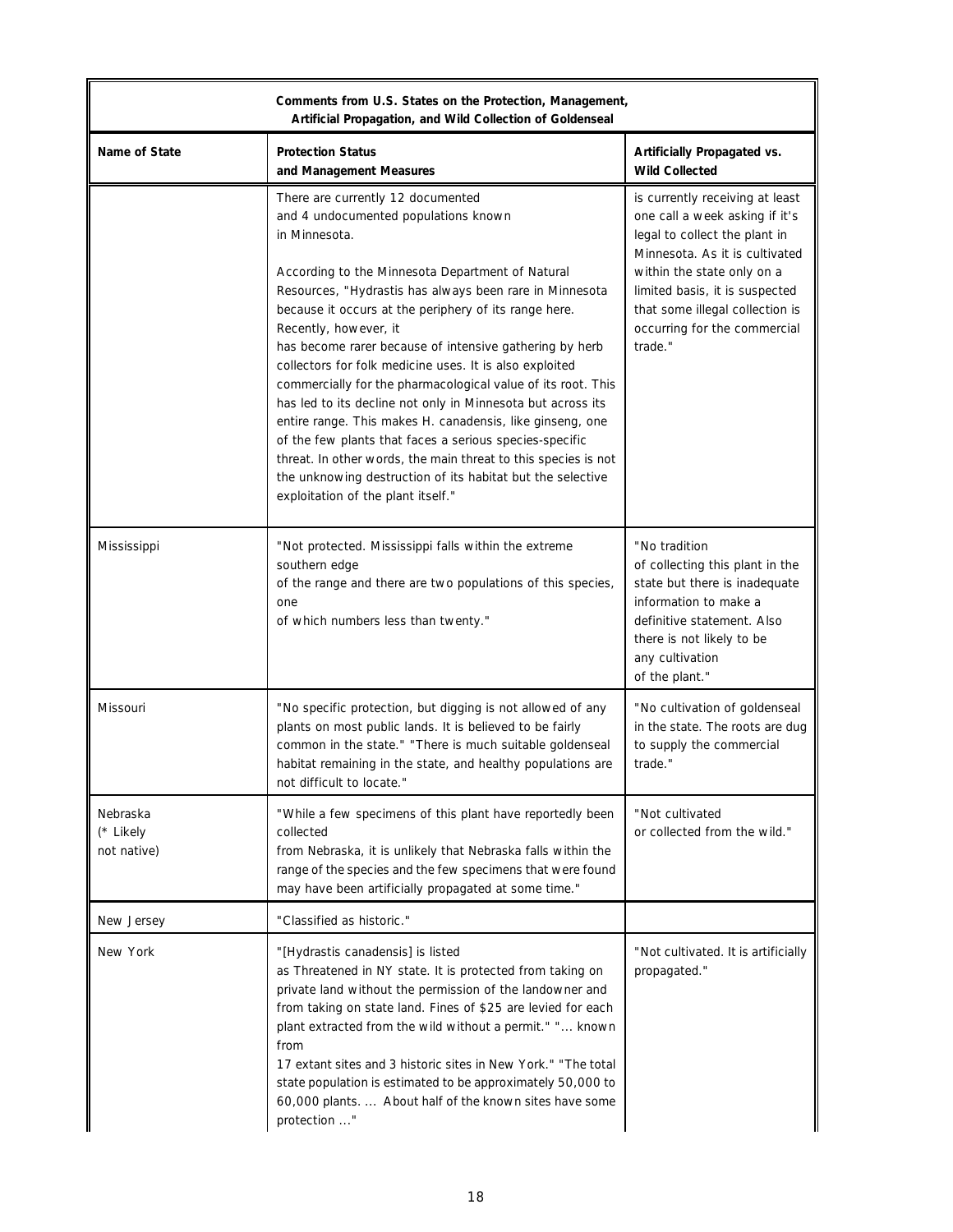|                | Comments from U.S. States on the Protection, Management,<br>Artificial Propagation, and Wild Collection of Goldenseal                                                                                                                                                                                                                                                                                                                                                                                                                   |                                                                                                                                                                                                                                                                                                                                                                           |
|----------------|-----------------------------------------------------------------------------------------------------------------------------------------------------------------------------------------------------------------------------------------------------------------------------------------------------------------------------------------------------------------------------------------------------------------------------------------------------------------------------------------------------------------------------------------|---------------------------------------------------------------------------------------------------------------------------------------------------------------------------------------------------------------------------------------------------------------------------------------------------------------------------------------------------------------------------|
| Name of State  | <b>Protection Status</b><br>and Management Measures                                                                                                                                                                                                                                                                                                                                                                                                                                                                                     | Artificially Propagated vs.<br><b>Wild Collected</b>                                                                                                                                                                                                                                                                                                                      |
| North Carolina | "An endangered species of special concern at state level.<br>Collection from the wild is prohibited with<br>the exception of permits issued<br>for scientific purposes."                                                                                                                                                                                                                                                                                                                                                                | "Since collection is prohibited<br>we are not aware of any<br>wild-crafting activities.<br>Although there<br>are no statistics on the<br>quantity<br>of goldenseal that is grown, it<br>is cultivated in the state and<br>we have issued quite a few<br>permits for its propagation."<br>"We actively support the<br>propagation<br>of goldenseal "                       |
| Ohio           | "Goldenseal is harvested extensively in Ohio by ginseng<br>diggers but<br>it's anyone's guess just how much is harvested and sold to<br>pharmaceutical houses each year. The price<br>for goldenseal has increased significantly in the last few<br>years so it is reasonable to believe that it is subject to at<br>least as much harvest pressure as ginseng. Based<br>on personal observations of the commercial demand for<br>qoldenseal,<br>a considerable decrease in the goldenseal population is<br>anticipated in the future." | "Not cultivated. All sources of<br>goldenseal come from the<br>wild."                                                                                                                                                                                                                                                                                                     |
| Oklahoma       | "Oklahoma has no plant protection laws and this plant is not<br>protected. However it is fairly rare."                                                                                                                                                                                                                                                                                                                                                                                                                                  | "Cultivation<br>is unlikely in<br>the state. It is mostly collected<br>from the wild."                                                                                                                                                                                                                                                                                    |
| Pennsylvania   | Classified as a Vulnerable species. " a consensus that<br>Hydrastis canadensis is currently secure<br>within the Commonwealth."                                                                                                                                                                                                                                                                                                                                                                                                         | "Both collected and<br>cultivated" "The portion of<br>trade involving wild root dug<br>in Pennsylvania<br>was under 1,000 pounds."                                                                                                                                                                                                                                        |
| Tennessee      | "Under the State Rare Plant Protection and Conservation<br>Act, goldenseal is State Threatened."                                                                                                                                                                                                                                                                                                                                                                                                                                        | "Tennessee has<br>a number of nurseries devoted<br>to the cultivation of medicinal<br>plants and it is certainly<br>possible that some goldenseal<br>is grown in the state. Wild<br>harvesting of<br>the root has also been<br>observed. Collectors tend<br>to denude the area of all<br>available plants and only<br>a few roots are left in the soil<br>to regenerate." |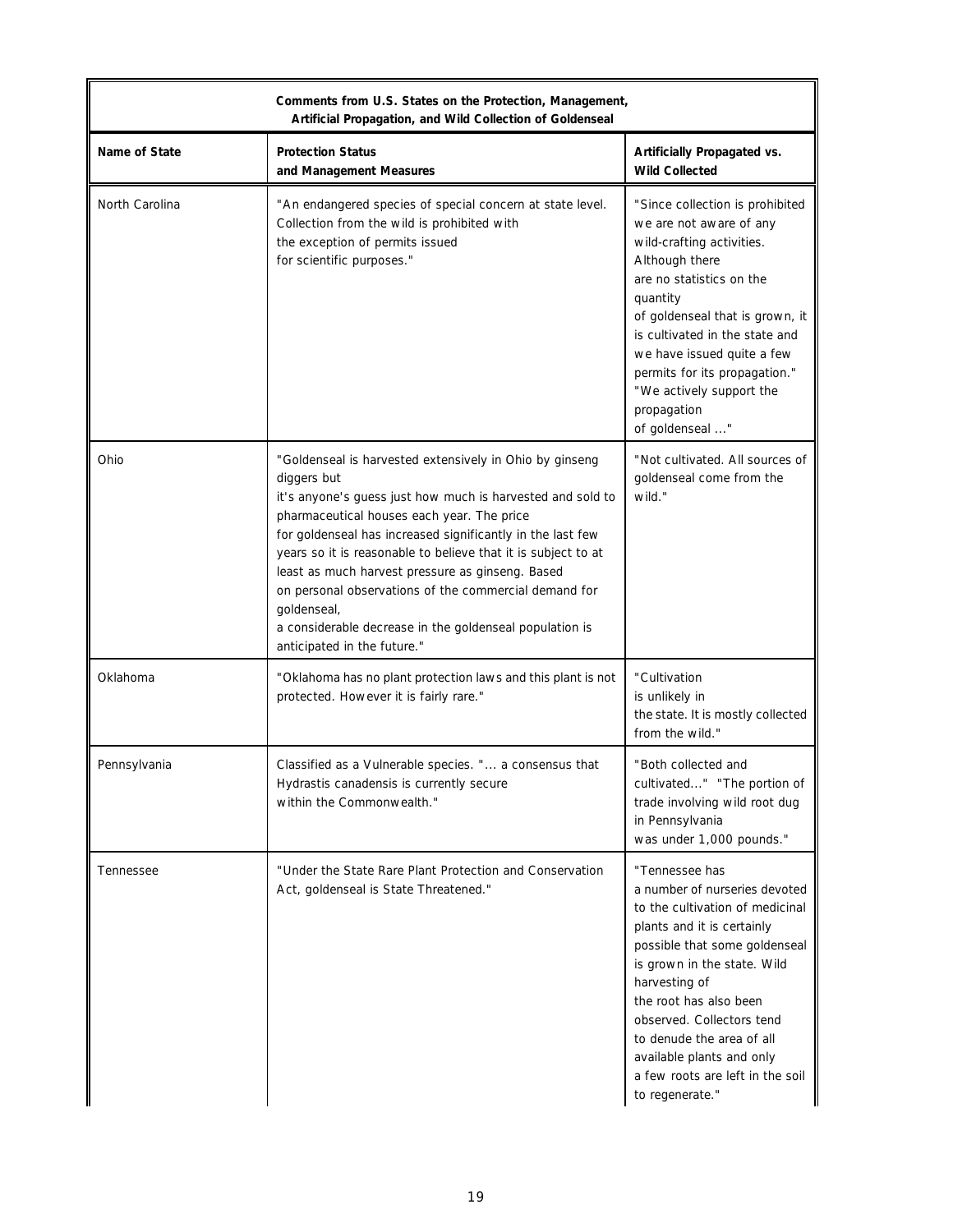| Comments from U.S. States on the Protection, Management,<br>Artificial Propagation, and Wild Collection of Goldenseal |                                                                                                                                                                                                                                                                                                                                                                                                                                                                                                                               |                                                                                                                                                                          |
|-----------------------------------------------------------------------------------------------------------------------|-------------------------------------------------------------------------------------------------------------------------------------------------------------------------------------------------------------------------------------------------------------------------------------------------------------------------------------------------------------------------------------------------------------------------------------------------------------------------------------------------------------------------------|--------------------------------------------------------------------------------------------------------------------------------------------------------------------------|
| Name of State                                                                                                         | <b>Protection Status</b><br>and Management Measures                                                                                                                                                                                                                                                                                                                                                                                                                                                                           | Artificially Propagated vs.<br><b>Wild Collected</b>                                                                                                                     |
| Vermont                                                                                                               | "Protected as a State Endangered species. There are no<br>more than<br>two populations of the species, one consisting of several<br>hundred stems and another smaller population."                                                                                                                                                                                                                                                                                                                                            | "Not artificially propagated<br>but<br>it is not known if there is any<br>kind of wild collection taking<br>place in the state."                                         |
| Virginia                                                                                                              | "This plant has been taken off<br>the rare species list and is<br>now on the state watchlist."                                                                                                                                                                                                                                                                                                                                                                                                                                | "Probably both cultivated to<br>some extent as well as<br>collected from<br>the wild."                                                                                   |
| Washington<br>(* Not native)                                                                                          | "No available information<br>on the plant."                                                                                                                                                                                                                                                                                                                                                                                                                                                                                   | "Not known."                                                                                                                                                             |
| West Virginia                                                                                                         | "No legal status. Locally abundant<br>in West Virginia  It is exploited for medicinal purposes and<br>is currently threatened by development of its habitat."                                                                                                                                                                                                                                                                                                                                                                 | "Wild collected. Not artificially<br>propagated."                                                                                                                        |
| Wisconsin                                                                                                             | "Goldenseal is on our list of species of special concern,<br>which means that we have some reason to believe that it<br>is being harvested from the wild. We are aware that a few<br>ginseng dealers do purchase goldenseal roots from<br>harvesters. They apparently purchase goldenseal from other<br>states as well as Wisconsin." " it is apparently sufficiently<br>abundant that it has been harvested for many years. It is<br>known to occur on at least 10, and probably many more<br>protected areas in the state." | "Artificially propagated.<br>Cultivated quantities of<br>goldenseal are believed to be<br>insignificant." "Since [World<br>War II], very little has been<br>cultivated." |

 Sources: Responses from state natural resource agencies and Natural Heritage Programs to recent TRAFFIC USA "Survey on the Biological Status and Commercialization of Goldenseal (*Hydrastis canadensis*)" and to U.S. FWS 10/96 draft potential CITES proposal.

# 4.3. Control Measures

- 4.3.1. International Trade: None.
- 4.3.2. Domestic Measures: See Table 4.

#### **5. Information on Similar Species**

One other species of *Hydrastis* is reported to occur, in Northeast Asia (Whiteley 1989). Reports of this genus in Japan (*e*.*g*. Mabberly 1990, Airy Shaw 1973) may refer to the species generally known as *Glaucidium palmatum* Sieb. & Zucc. (syn. *G. paradoxum* Makino, *Hydrastis jezoensis* Sieb. *ex* Miquel) — *e*.*g*. see *Flora of Japan*, Ohwi 1965 (Foster 1991) (*cf*. Barnes 1989).

#### **6. Other Comments**

**Canada**, the only other range state, has informed the United States of its support for inclusion of *Hydrastis canadensis* in Appendix II.

Comments were sought via a notice (28 August 1996) in the U.S. *Federal Register* 61(168): 44324-44332,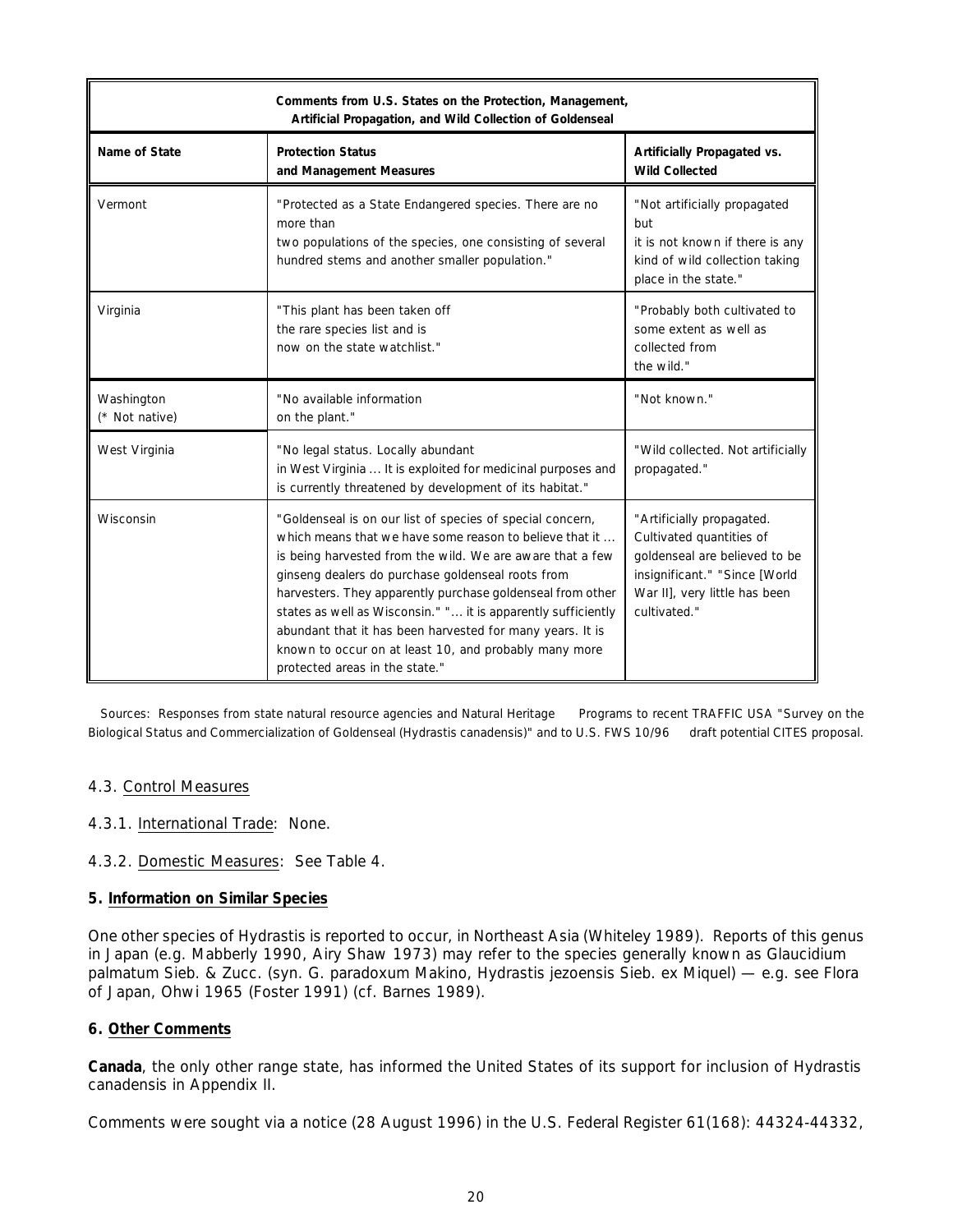with a closing date for the public of receipt at the U.S. Fish and Wildlife Service/OSA, Washington, D.C., by 11 October 1996. The draft potential proposal was also sent to appropriate agencies in the states where this species occurs. There were comments from agencies

and organizations in favor of and against submitting a proposal, and as usual with the U.S. process comments will be summarized in a forthcoming *Federal Register*.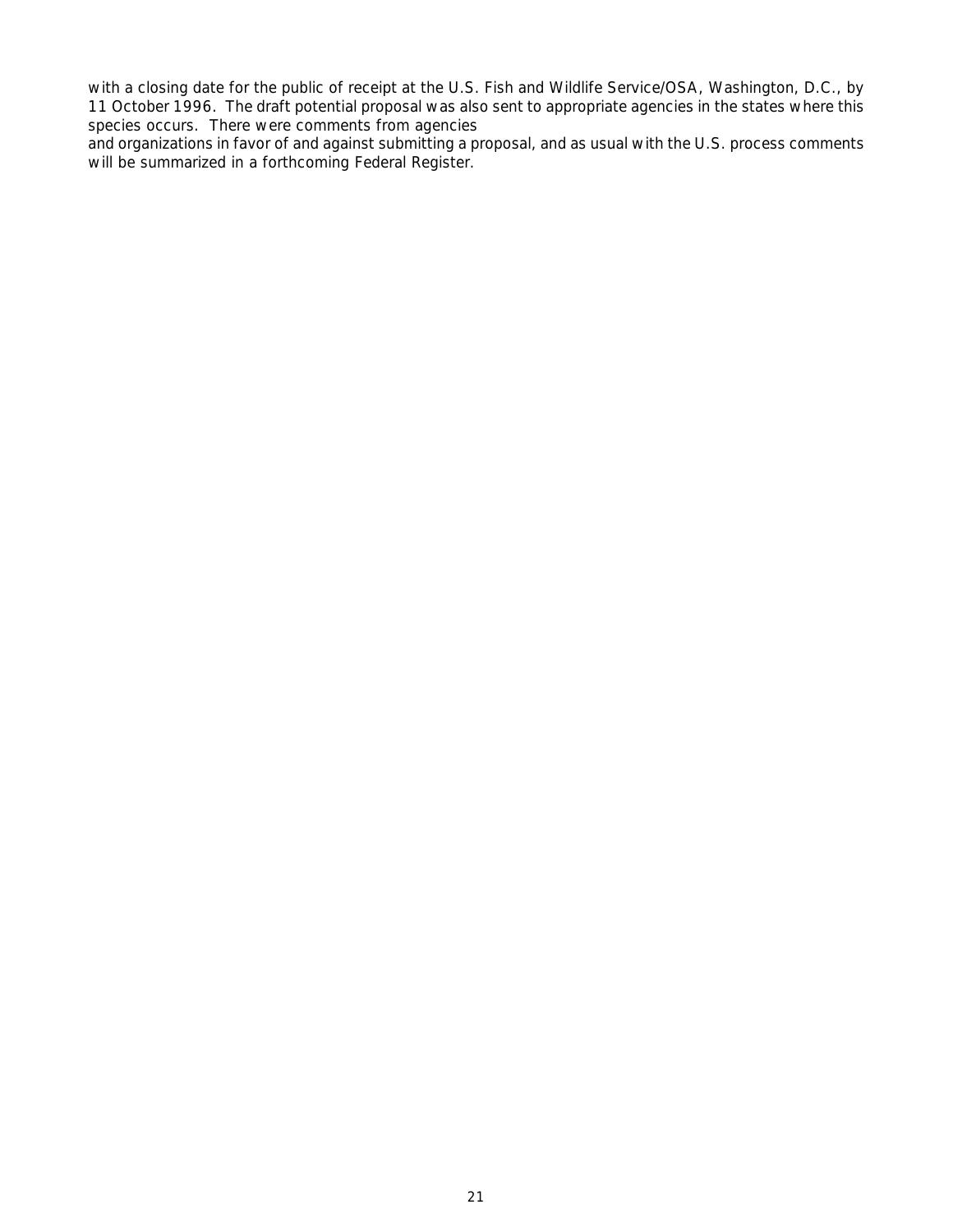#### **7. Additional Remarks**

7.1. Parts and Derivatives: The species is proposed without exclusion of parts or derivatives such as the finished pharmaceutical products in order to maintain the full legal option at this time (10 January 1997, the deadline for submission of CITES proposals) to regulate such end-product medicinals if necessary. Further evaluation of whether that would be necessary is ongoing.

7.2. Cover: The international trade in goldenseal may serve as a cover for the export of American ginseng (*Panax quinquefolius*), which is in CITES Appendix II. For example, some shipments of ginseng are believed to have been smuggled out from Missouri in the guise of goldenseal by mis-declaring them (Smith 1995).

7.3. Criteria: The species *Hydrastis canadensis* that is herein proposed for inclusion in Appendix II under the provisions of Article II.2(a), as shown above, qualifies under the criteria in Annex 2a of Resolution Conf. 9.24.

7.4. Disclaimer: No directive medical recommendations are made herein.

#### **8. References**

Airy Shaw, H.K. 1973. *[J.C. Willis'] A Dictionary of the Flowering Plants and Ferns*, 8th edition. Cambridge University Press, Cambridge, U.K. 1,245 pp.

Bannerman, J. 1997. The goldenseal dilemma: Saving the plant that heals. The Institute of Conservation & Culture, New Orleans, Louisiana. Manuscript in preparation.

Barnes, P.G. 1989. *Glaucidium* Siebold & Zuccarini. *The European Garden Flora* (Walters, S.M., *et al*., eds.), Vol. 3: 326. Cambridge University Press, Cambridge, U.K.

Barton, B.S. 1798 and 1804 [1900]. *Collections for An Essay Towards a Materia Medica of the United States*, 2 parts. Bull. Lloyd Library No. 1, Reproduction Series No. 1.

Benigni, R., *et al*. 1962. *Piante Medicinali-Chimica, Farmacologia e Terapia*, Vol. 1. Inverni & Della Beffa, Milan.

Bowers, H. 1891. A contribution to the life history of *Hydrastis canadensis*. *Bot. Gaz*. 16: 73-82.

Bradley, P., ed. 1992. *British Herbal Compendium*, Vol. 1. British Herbal Medical Association, Dorset, U.K.

Brevoort, P. The U.S. botanical market: An overview. *HerbalGram* No. 36: 49-57.

Brown, C. 1996. Goldenseal Online. Unpublished report.

Catling, P.M. and Small, E. 1994. Poorly known economic plants of Canada. 3. *Hydrastis canadensis* L. *CBA/ABC Bull.* 27(3): 50-51.

Clebsch, E.C. 1996. Personal communication with J. Bannerman. Knoxville, Tenn.

Coffin, B. and Pfannmuller, L., eds. 1988. *Minnesota's Endangered Flora and Fauna*. Natural Heritage and Nongame Wildlife Programs of the Division of Fish and Wildlife, Minnesota Department of Natural Resources. 101 pp.

Countryman, W.D. 1977. The northeastern United States. Pp. 30-35 in Prance, G.T. and Elias, T.S., eds., *Extinction Is Forever: Threatened and Endangered Species of Plants in the Americas and Their Significance in Ecosystems Today* 

*and in the Future*. The New York Botanical Garden, Bronx.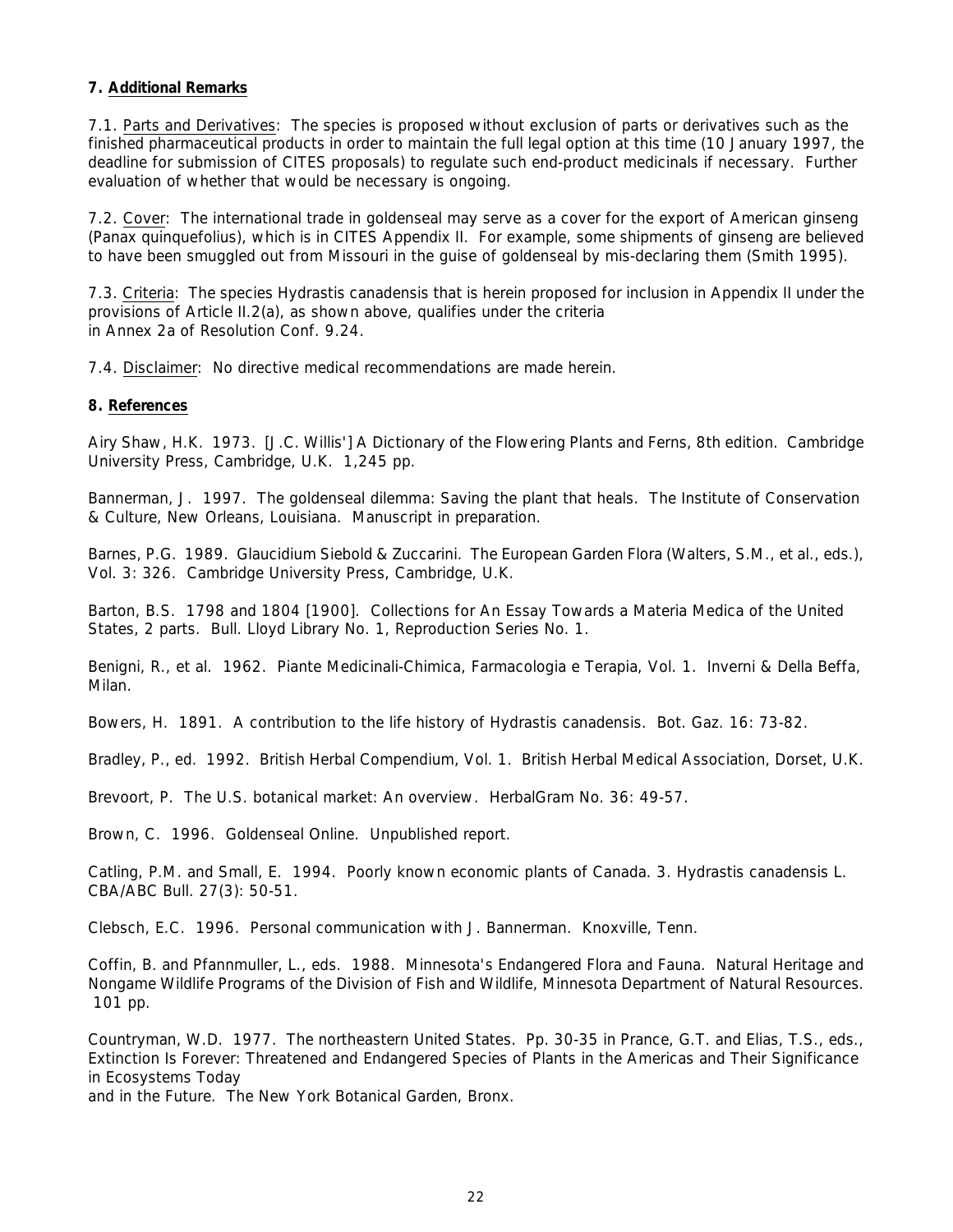Cronquist, A. 1981. *An Integrated System of Classification of Flowering Plants*. Columbia University Press, New York. 1,262 pp.

Crow, G.E. 1982. *New England's Rare, Threatened, and Endangered Plants*. U.S. Government Printing Office, Washington, D.C. 129 pp.

Davis, J. 1994. In *Proceedings of the International Herb Growers and Marketers Association Conference*.

Davis, J.M. 1995. *Advances in Goldenseal Cultivation*. North Carolina State University, Agricultural Extension Service. Horticultural Science, Mountain Horticultural Crops Research and Extension Center, Fletcher, North Carolina.

Deam, C.C. 1940. *Flora of Indiana*. Department of Conservation, Division of Forestry, Indianapolis, Indiana. 455 pp.

Dennis, F. 1996. Hydrastis canadensis *- Goldenseal: Report on the Trade in Goldenseal in the United Kingdom*. World Wide Fund for Nature [WWF] International Special Report 25.11.96. 12 pp., unpublished. Doty, D. 1996. Personal communication with J. Bannerman. East Earth Herbs, Oregon.

Eichenberger, M.D. and Parker, G.R. 1976. Goldenseal (*Hydrastis canadensis* L.) distribution, phenology and biomass in an oak-hickory forest. *Ohio J. Sci*. 76: 204-210.

Elliott, D. 1995. *Wild Roots: A Forager's Guide to the Edible and Medicinal Roots, Tubers, Corms, and Rhizomes of North America*. Healing Arts Press, Rochester, Vermont. Pp. 30-31.

El-Masry, S., Korany, M.A. and Abou-Donia, A.H.A. 1980. Colorimetric and spectrophotometric determinations of *Hydrastis* alkaloids in pharmaceutical preparations. *J. Pharm. Sci*. 69: 597-598.

Fernald, M.L. 1950. *Gray's Manual of Botany*, 8th edition. American Book Company, New York. 672 pp.

Foster, S. 1991. Goldenseal, *Hydrastis canadensis*. American Botanical Council, Botanical Series No. 309. 8 pp.

Foster, S. 1995. *Forest Pharmacy: Medicinal Plants in American Forests*. Forest History Society, Durham, North Carolina. Pp. 25-26.

Genest, K. and Hughes, D.W. 1969. Natural products in Canadian pharmaceuticals. IV. *Hydrastis canadensis*. *Canadian J. Pharm. Sci*. 4: 41-45.

Gleason, H.A. 1968. *The New Britton and Brown Illustrated Flora of the Northeastern United States and Adjacent Canada*, Vol. 2: 156. New York Botanical Garden, New York.

Grieve, M. 1931 [1971]. *A Modern Herbal*, Vol. 1: 362-364. Dover Publications, New York.

Haage, L.J. and Ballard, L.J. 1989. *A Growers Guide to Goldenseal*. Nature's Cathedral, Norway, Iowa.

Hardin, J.W. 1977. The southeastern United States. Pp. 36-40 in Prance, G.T. and Elias, T.S., eds., *Extinction Is Forever: Threatened and Endangered Species of Plants in the Americas and Their Significance in Ecosystems Today and in the Future*. The New York Botanical Garden, Bronx.

Henkel, A. and Klugh, G.F. 1904. *Golden seal*. U.S. Dept. Agric., Bureau of Plant Industry, Bull. No. 51, Part 6. 16 pp.

Hill, A.F. 1952. *Economic Botany*, 2nd edition. McGraw-Hill Book Co., New York. 560 pp.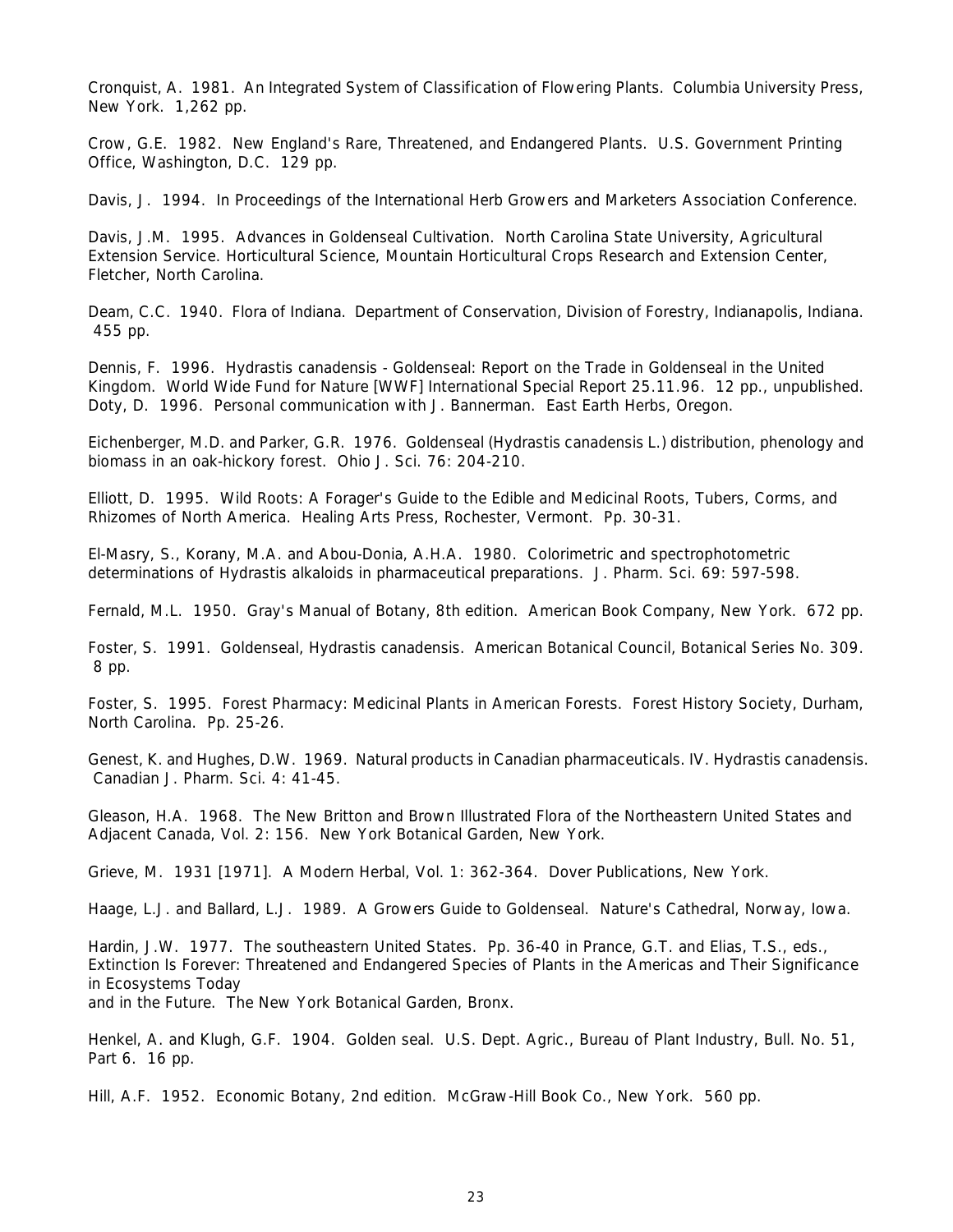Hobbs, C. 1990. Goldenseal in early American medical botany. *Pharmacy in History* 32(2): 79-82.

Kaneda, Y., *et al*. 1991. *In vitro* effects of berberine sulfate on the growth of *Entamoeba histolytica, Giardia lamblia* and *Tricomonas vaginalis*. *Ann. Trop. Med. Parasitol*. 85: 417-425.

Kartesz, J.T. 1996. *In litt*. to U.S. Fish and Wildlife Service. Biota of North America Program [BONAP], University of North Carolina Botanical Garden, Chapel Hill.

Kauffman, G. 1996. Biological White Paper on *Hydrastis canadensis*. North Carolina. Manuscript in preparation.

Lange-Osten, D. 1996. *Trade and Use of* Hydrastis canadensis *in Germany*. TRAFFIC Europe, Brussels, Belgium. 10 pp., unpublished.

Leung, A.Y. and Foster, S. 1996. *Encyclopedia of Common Natural Ingredients Used in Foods, Drugs and Cosmetics*, 2nd edition. J. Wiley & Sons, New York.

Lewis, W.H. and Elvin-Lewis, M.P.F. 1977. *Medical Botany: Plants Affecting Man's Health*. J. Wiley & Sons, New York. 515 pp.

Liu C.X. *et al*. 1991. Studies on plant resources, pharmacology and clinical treatment with berberine. *Phytother. Res*. 5: 228-230.

Lloyd, J.U. 1912. The cultivation of *Hydrastis*. *J. Amer. Pharm. Assoc.* 1: 5-12.

Lloyd, J.U. and Lloyd, C.G. 1884-1885. *Drugs and Medicines of North America*, Vol. 1, Ranunculaceae. Clarke, Cincinnati, Ohio. 304 pp.

Lloyd, J.U. and Lloyd, C.G. 1908. *Hydrastis canadensis*. Bull. Lloyd Library of Botany, Pharmacy and Materia Medica 10. 184 pp.

Mabberley, D.J. 1990. *The Plant-Book*, revised printing. Cambridge University Press, Cambridge, U.K. 707 pp.

Mater, C. 1993. *Inventory of Special Forest Products in Minnesota*. An inventory conducted by Catherine Mater of Mater Engineering.

Medical Sciences Bulletin. 1996 (Oct.). Treatment Options for HIV: The Health Food Store Connection. Online: PharmInfoNet Home Page.

Mills, S.Y. 1991. *Out of the Earth: The Essential Book of Herbal Medicine*. Viking, London. Pp. 439-441.

Millspaugh, C.F. 1887 [1974]. *American Medicinal Plants*. Dover Publications, New York, p. 9-2.

Moerman, D.E. 1986. *Medicinal Plants of Native America*, 2 vols. University of Michigan, Museum of Anthropology, Technical Reports No. 19, Research Reports in Ethnobotany Contr. 2. Ann Arbor.

Mohlenbrock, R.H. 1977. The midwestern United States. Pp. 41-44 in Prance, G.T. and Elias, T.S., eds., *Extinction Is Forever: Threatened and Endangered Species of Plants in the Americas and Their Significance in Ecosystems Today* 

*and in the Future*. The New York Botanical Garden, Bronx.

Moore, M. 1996. Personal communication to TRAFFIC USA. New Mexico.

Mowrey, D.B. 1986. *The Scientific Validation of Herbal Medicine*. Cormorant Books. 316 pp.